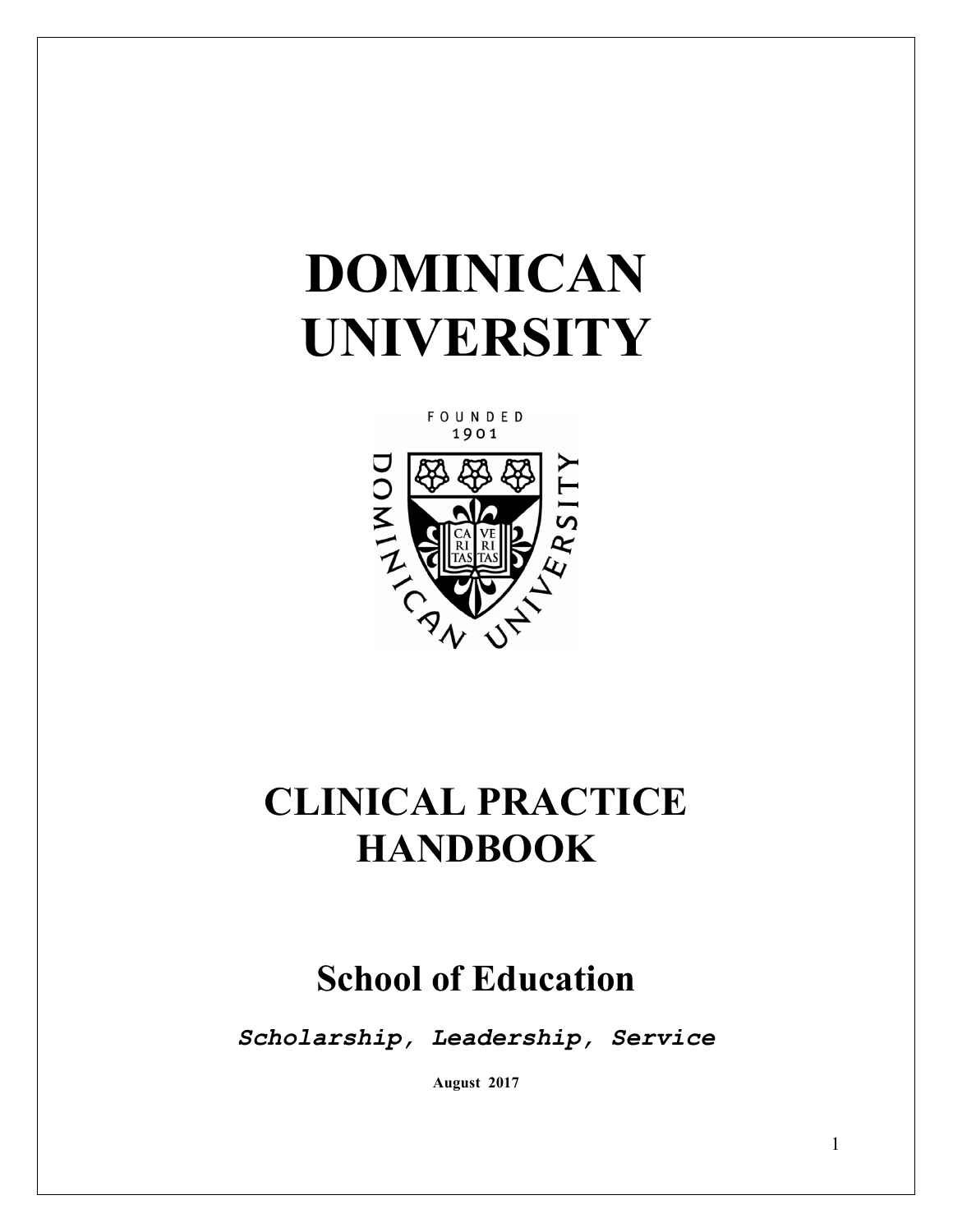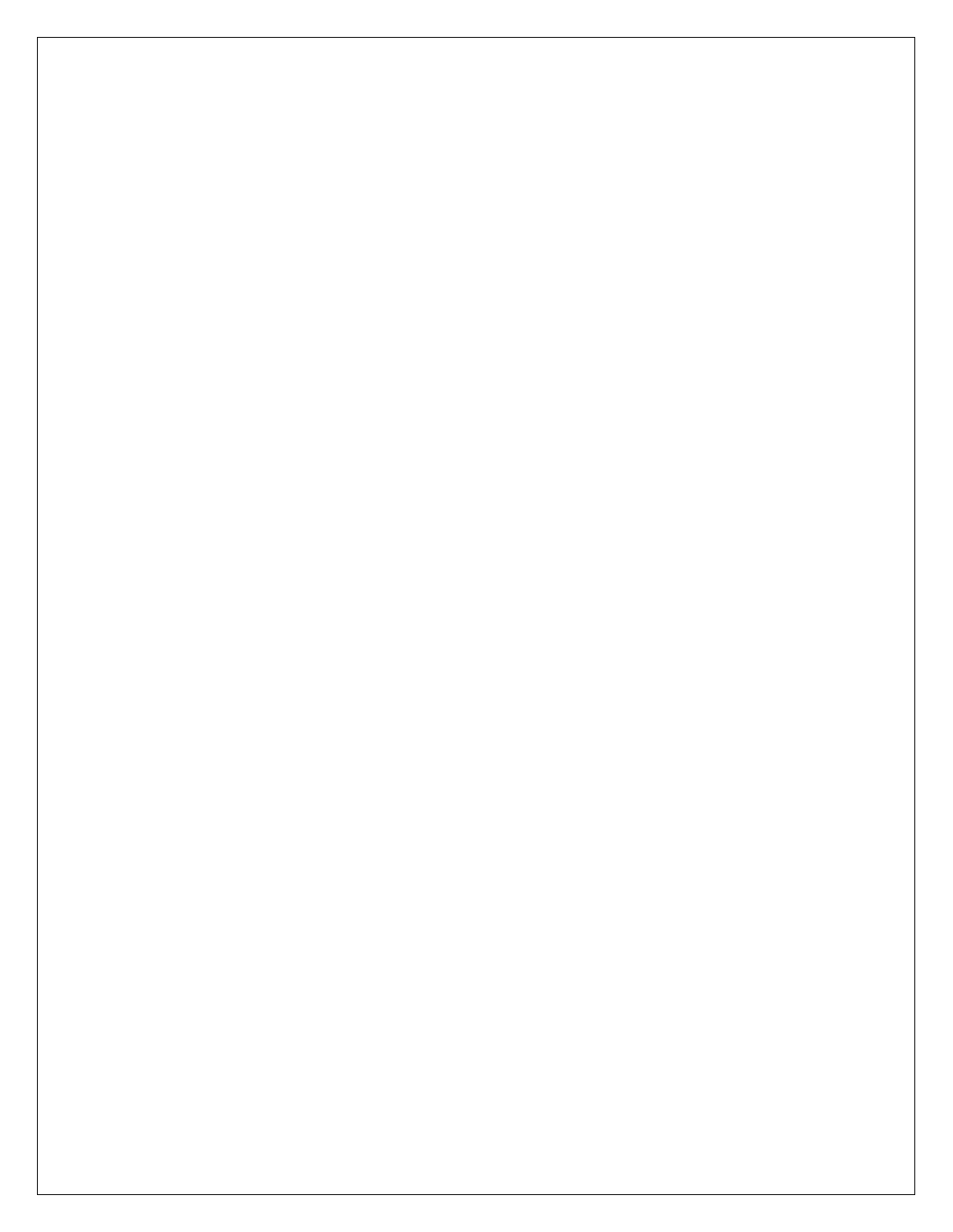#### **TABLE OF CONTENTS**

| $edTPA$ |  |
|---------|--|
|         |  |
|         |  |
|         |  |
|         |  |
|         |  |
|         |  |
|         |  |
|         |  |
|         |  |
|         |  |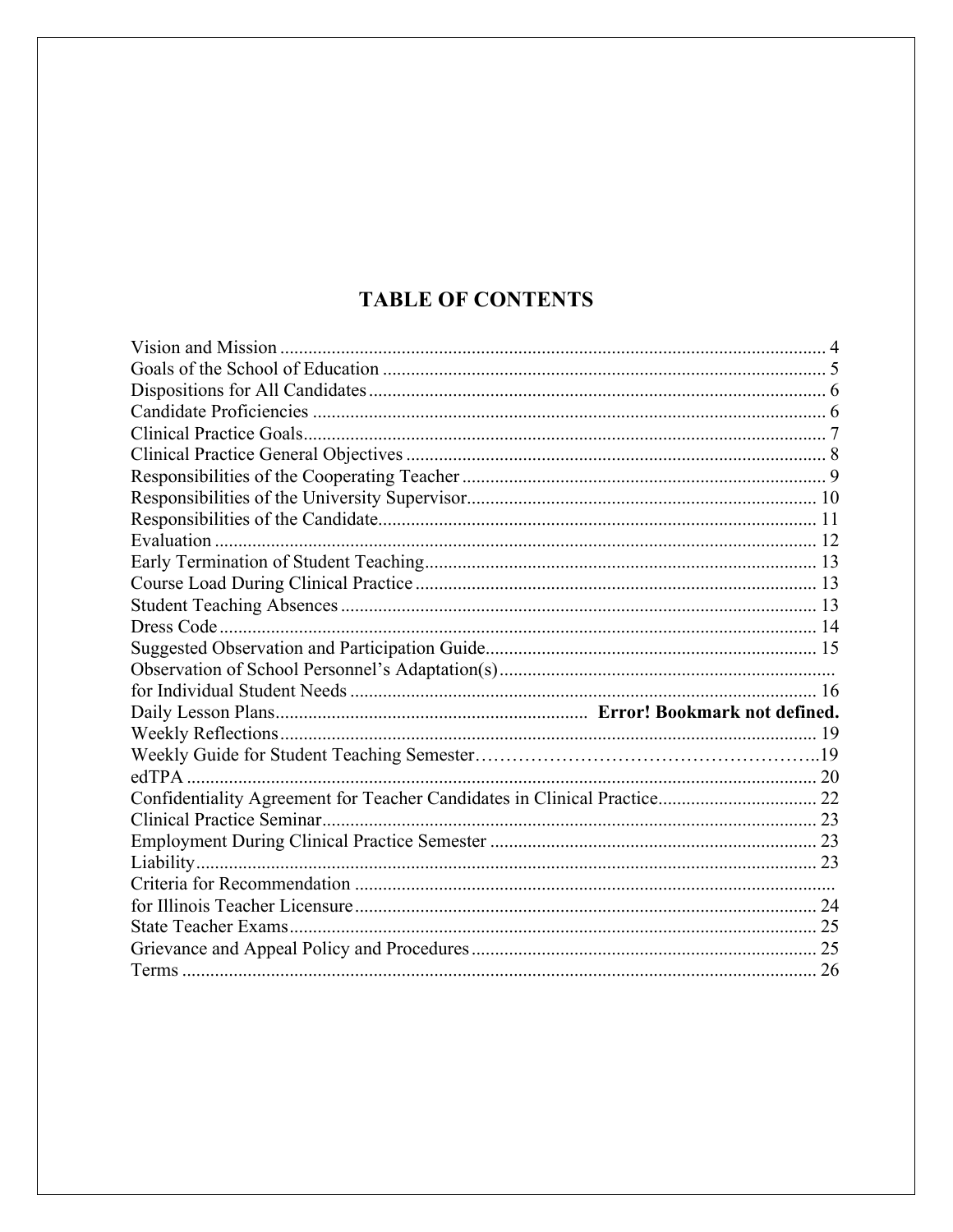#### **Acknowledgment**

The **Dominican University School of Education Clinical Practice Handbook** has been developed by the faculty of Dominican University's School of Education to assist and guide the Clinical Practice Team that includes the candidate (student teacher), cooperating teacher (mentor teacher), and university supervisor (field supervisor). This handbook is available on our website. All questions about the contents should be directed to the university supervisor of the individual candidate, the candidate's academic advisor, the division chair, and the Dean of the Dominican University School of Education, in that sequence. In addition to this handbook, candidates are governed by the policies and procedures outlined in the **Dominican University Bulletin under which the candidate matriculated, the School of Education website and those of Dominican University**.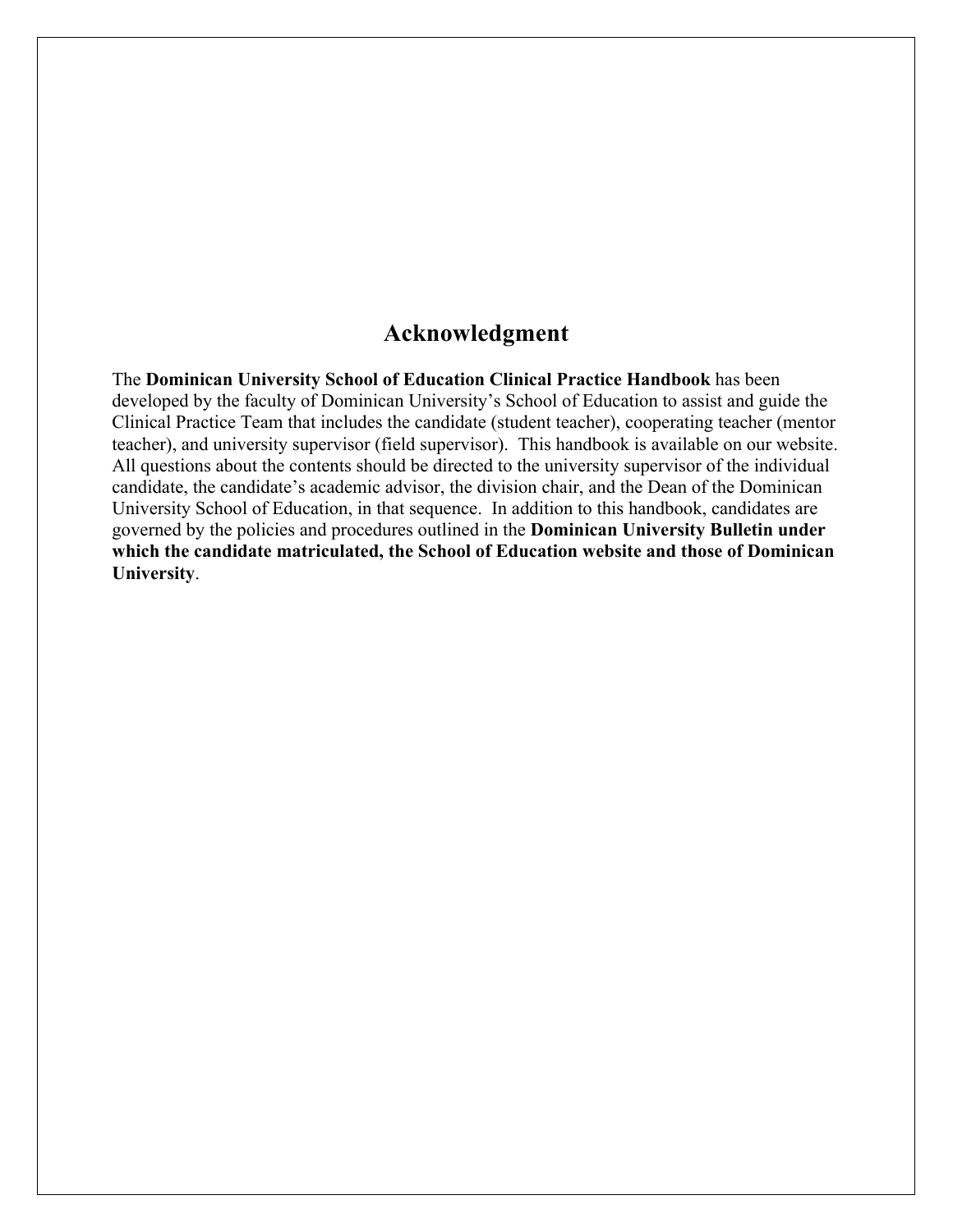## *Vision and Mission* **Of Dominican University's School of Education**

While Dominican University continues to grow, its core values continue to guide it. The commitment of the university to Caritas and Veritas (love and truth) is articulated in the School of Education values of scholarship, leadership, and service. It is through the embodiment of these values that candidates live the mission of the university.

#### **Vision of the University**

True to its mission, the university has identified the following university vision: Dominican University aspires to be a premier, Catholic, comprehensive teaching university of approximately 4,000 students.

#### **Vision of the School of Education**

Consistent with the university vision, the School of Education aspires to the following as it grows in both size and quality: to foster responsive programs that prepare candidates to work with diverse and ever-changing student populations supported by a mission-driven learning environment that fosters excellence, dedicated faculty who are current in their fields, allocation of resources including technology, and the expansion of opportunities for partnerships that mutually serve the community and candidates.

#### **Mission of the University**

As a Sinsinawa Dominican-sponsored institution, Dominican University prepares students to pursue truth, to give compassionate service, and to participate in the creation of a more just and humane world. The university motto, *Caritas et Veritas*, characterizes the essence of this mission.

#### **Mission of the School of Education**

The School of Education, rooted in the Catholic and Dominican tradition of excellence, prepares educators to make a difference by their commitment to fostering the values of **scholarship**, **leadership**, and **service** within themselves and their students.

#### **Scholarship**

Scholarship is embodied in a lifelong willingness to learn. It flows from intellectual curiosity and is marked by critical thinking. As a scholar, the Dominican educator recognizes that with knowledge comes moral responsibility.

#### **Leadership**

In the work of teaching and learning, the Dominican educator, as "servant leader", seeks the responsibilities and opportunities of leadership for the sake of student learning and achievement. The Dominican educator empowers groups bringing diverse perspectives to achieve common goals through the capacity for reflective practice, the ability to integrate innovation, and the skill of collaboration.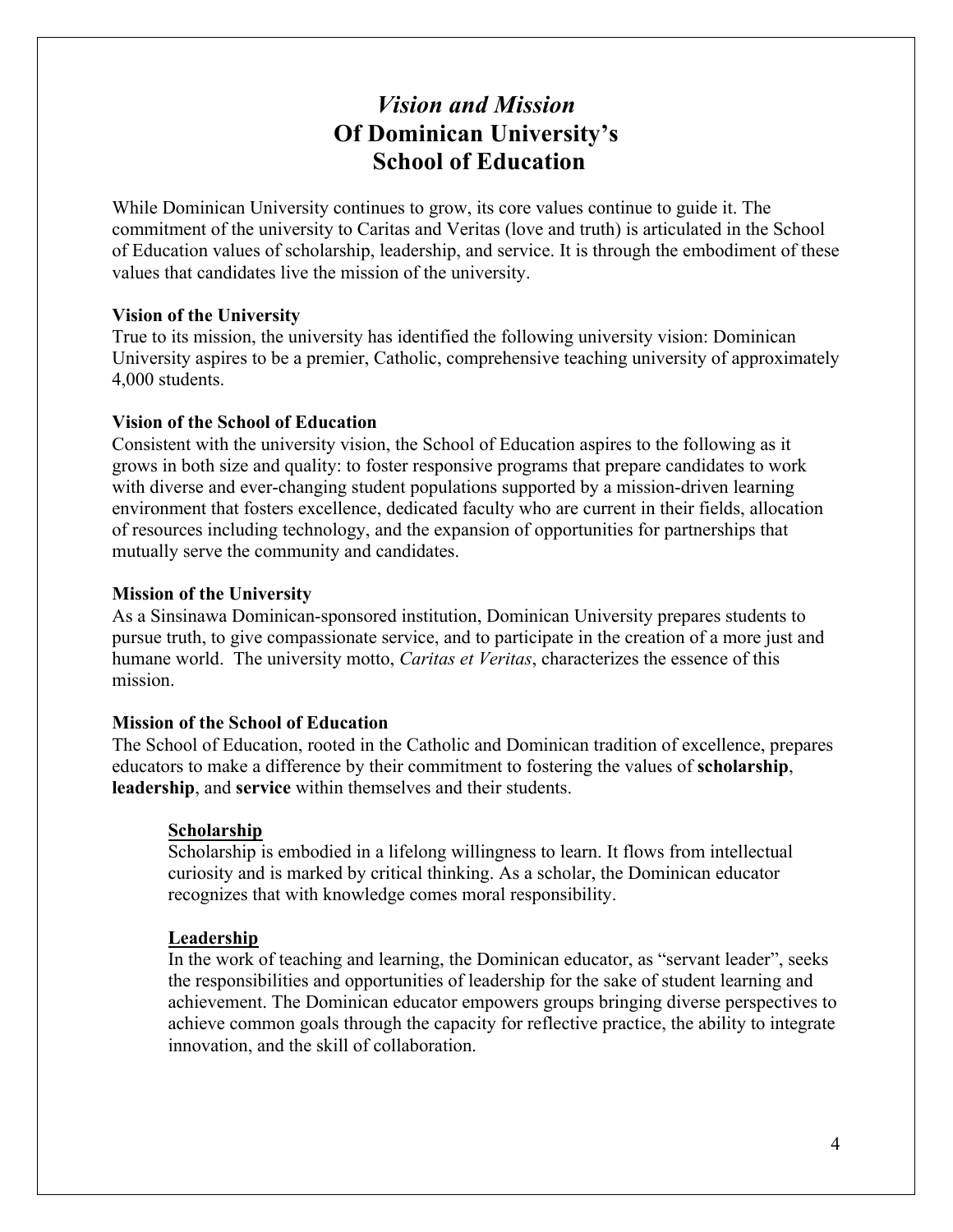#### **Service**

To enable all students to achieve, the Dominican educator brings professional pedagogical skills, creates communities of diverse learners, and serves as a role model for learning. The Dominican educator upholds the dignity and rights of others, provides opportunities for all students to experience participation in a democratic, educational setting, and is commits to making the world more just and humane through the ministry of education.

## *Goals of the School of Education*

In fostering scholarship, leadership, and service, the School of Education and its faculty are committed to the following goals:

1. Align programs with standards of specialized professional associations and standards of the State of Illinois (**scholarship**)

2. Model research-based teaching practices (scholarship and service)

3. Promote and model respect and appreciation for diversity of all kinds (**leadership and service**)

4. Integrate technology as a source of knowledge, tool for teaching, and an avenue for collaboration (**leadership and service**)

5. Foster candidate understanding and application of the connection between theory and practice (**scholarship and service**)

6. Prepare candidates to demonstrate competence in their respective content area (scholarship)

7. Collaborate with the Rosary College of Arts and Sciences in preparation of candidates (**scholarship**)

8. Challenge candidates to reflect on their teaching and learning experiences (**scholarship and leadership**)

9. Provide field and clinical practice experiences that engage candidates in diverse school settings through partnerships and collaboration with K-12 schools (**service**)

10. Develop partnerships with elementary and secondary school teachers and administrators who serve on the unit's advisory groups (**leadership**)

11. Seek out and provide service opportunities for candidates within and beyond school communities (**service and leadership**)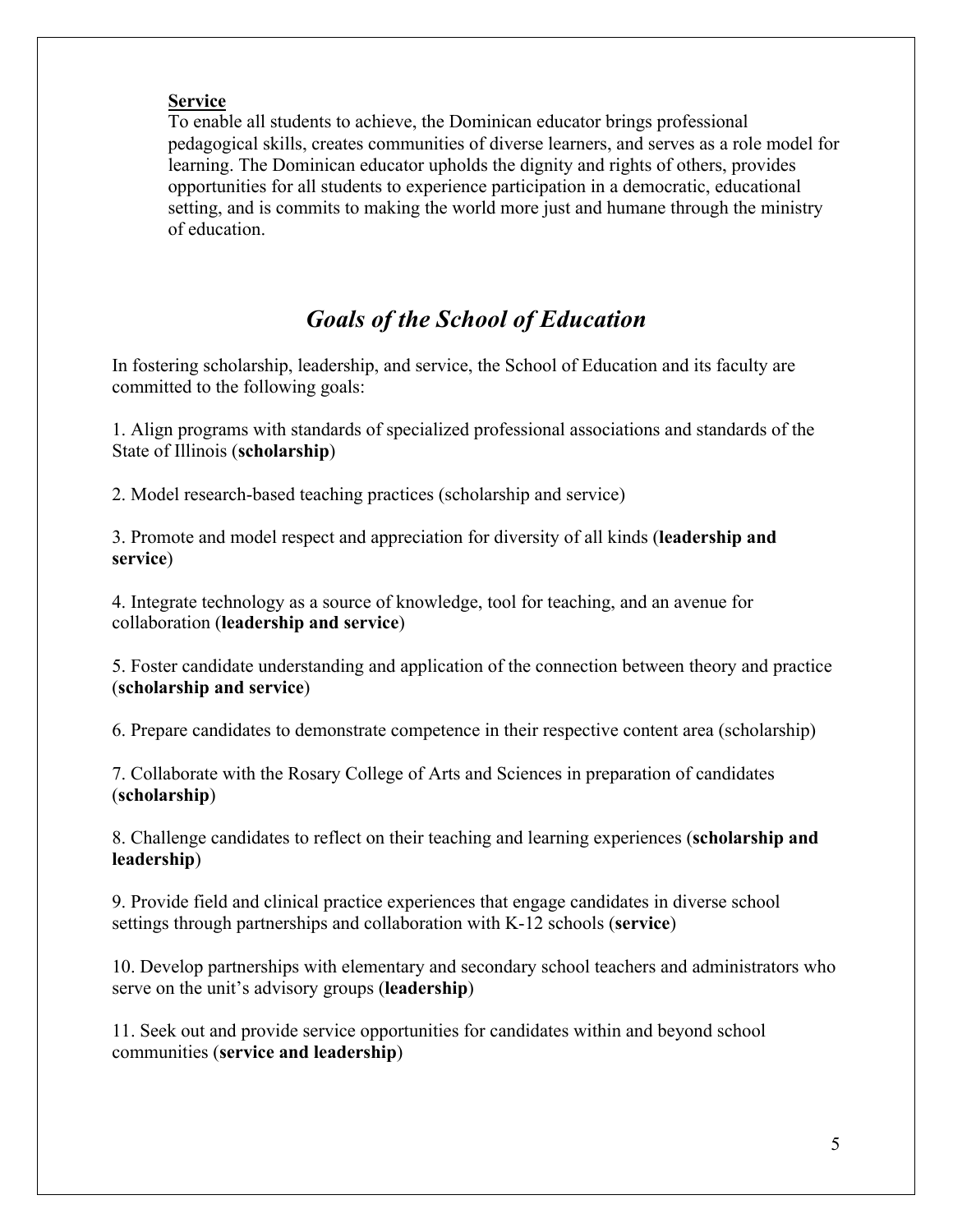## *Dispositions for All Candidates*

The faculty members of the School of Education have identified and defined a set of dispositions expected of professionals and reflective of its commitment to the values of scholarship, leadership, and service. These dispositions are expected from all candidates in all programs. Candidates are expected to demonstrate these dispositions in their work with their professors, colleagues, families, peers, and students. These dispositions are linked to the candidate proficiencies/outcomes which provide a further means of measuring and assessing dispositions within our candidates. The dispositions, definitions, and links to the Education's core values are presented in the chart below.

| <b>Dispositions</b>   | <b>Definitions</b>                                                                                     |
|-----------------------|--------------------------------------------------------------------------------------------------------|
| <b>Critical</b>       | Using an analytical approach in reading, writing, research and in the practice of one's profession     |
| <b>Thinking</b>       | (scholarship)                                                                                          |
| <b>Ethical</b>        | Maintaining confidentiality for students and their family, following the code of ethics appropriate to |
| <b>Behavior</b>       | programs of study, following the university policy on academic integrity (leadership and service)      |
| <b>Commitment to</b>  | Using analysis and response to inequities in the human experience by challenging social inequalities,  |
| <b>Social Justice</b> | ensuing fairness and demonstrating the belief that all children can learn (leadership and service)     |
| <b>Respect for</b>    | Valuing differences as adding to the richness of the human experience and creating opportunities for   |
| <b>Diversity</b>      | the integration of the contributions of all members of society (scholarship and service)               |
| Acceptance of         | Embracing the tasks and duties that accompany the leadership and service role of an educator           |
| <b>Responsibility</b> | (leadership)                                                                                           |
| Value of              | Understanding one's interconnectedness with others in the school environment and engaging in active    |
| <b>Community</b>      | outreach both inside and outside the school community (leadership and service)                         |
| Flexibility           | Demonstrating an awareness and a pro-active stance in considering the perspectives of others in        |
|                       | making decisions that serve the interests of a diverse population (service)                            |
| Collaboration         | Working together to plan and solve problems and creating new opportunities for growth (leadership      |
|                       | and service)                                                                                           |
| <b>Reflection</b>     | Practicing thoughtful self-evaluation as a process for continued professional growth (leadership)      |
| Generosity            | Reaching out to meaningfully engage all students by creating a positive and inclusive learning         |
|                       | environment (service)                                                                                  |
| Professional          | Conducting and communicating in a manner that is appropriate for the audience and setting              |
| <b>Behavior</b>       | (including timeliness, attendance, dress, language, respect, and other related professional behaviors) |
|                       | (leadership)                                                                                           |

## *Candidate Proficiencies*

The faculty of the School of Education, informed by SPA Standards and the Illinois State Board of Education Standards has identified candidate proficiencies or outcomes that are shared across all programs. Outcomes are linked to the three critical conceptual framework elements of **scholarship**, **leadership** and **service** and reflect the unit dispositions. Through courses, field experiences, and clinical practice, candidates develop and demonstrate mastery of these outcomes. These outcomes provide the foundation for each of the individual programs' outcomes.

1. Candidates demonstrate competence in their respective content area and/or area of certification in combination with competence in liberal arts and sciences. (**scholarship**)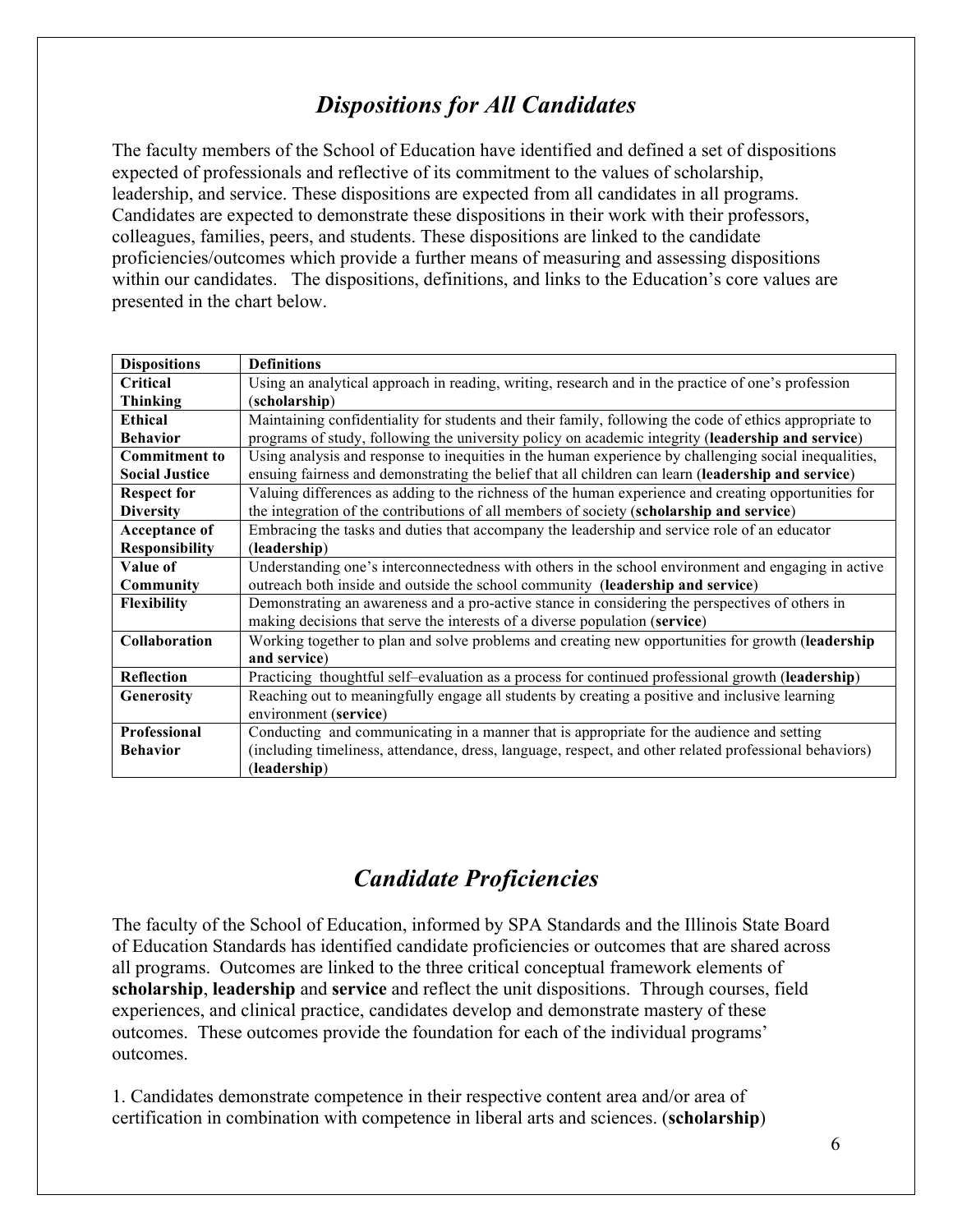2. Candidates engage in reflective practice in their coursework and experiences in the field. (**scholarship**)

3. Candidates demonstrate the ability to design, deliver, and interpret the various forms of assessment/evaluation appropriate to their roles in the educational setting. (**scholarship**)

4. Candidates demonstrate knowledge of research-based teaching practices appropriate to their content area and proficiency with a variety of effective instructional methodologies. (**scholarship, leadership and service**)

5. Candidates address socio-cultural differences in acknowledgement of the impact of diversity on student learning and behavior, differentiate and create modifications appropriate for the academic, motivational, behavioral and interests of students. (**leadership and service**)

6. Candidates demonstrate the ability to use technology for administrative and instructional tasks. (**leadership and service**)

7. Candidates demonstrate the ability to plan effective instruction, learning experiences and classroom environments that allow all students to achieve. (**scholarship and service**)

8. Candidates demonstrate leadership in collaborating with colleagues, families, and students in responding to real life problems in a multicultural society. (**leadership and service**)

## *Clinical Practice Goals*

Clinical Practice is considered the capstone experience in the teacher certification process. Clinical Practice is a form of unpaid internship established by Illinois statute calling for full teaching responsibility in an instructional setting. During the course of the experience, the candidate demonstrates mastery of techniques and skills including, but not limited to, planning, organization, assessment, family relations, and competence in content areas. The experience is carried out under diligent, systematic, and cooperative supervision by university and local school personnel.

Clinical Practice is a period of guided, professional practice during which the candidate takes increasing responsibility for the learning of students over a period of consecutive weeks while under the guidance of a cooperating teacher and a university supervisor. The distinctive value of such an experience rests in opportunities for self-evaluation, self-analysis, and reflection leading to the development of teaching competencies while under professional direction. Clinical Practice also affords the candidate the opportunity to both witness and experience the link between theory and practice in order to further develop his or her skills in the art and science of teaching all children.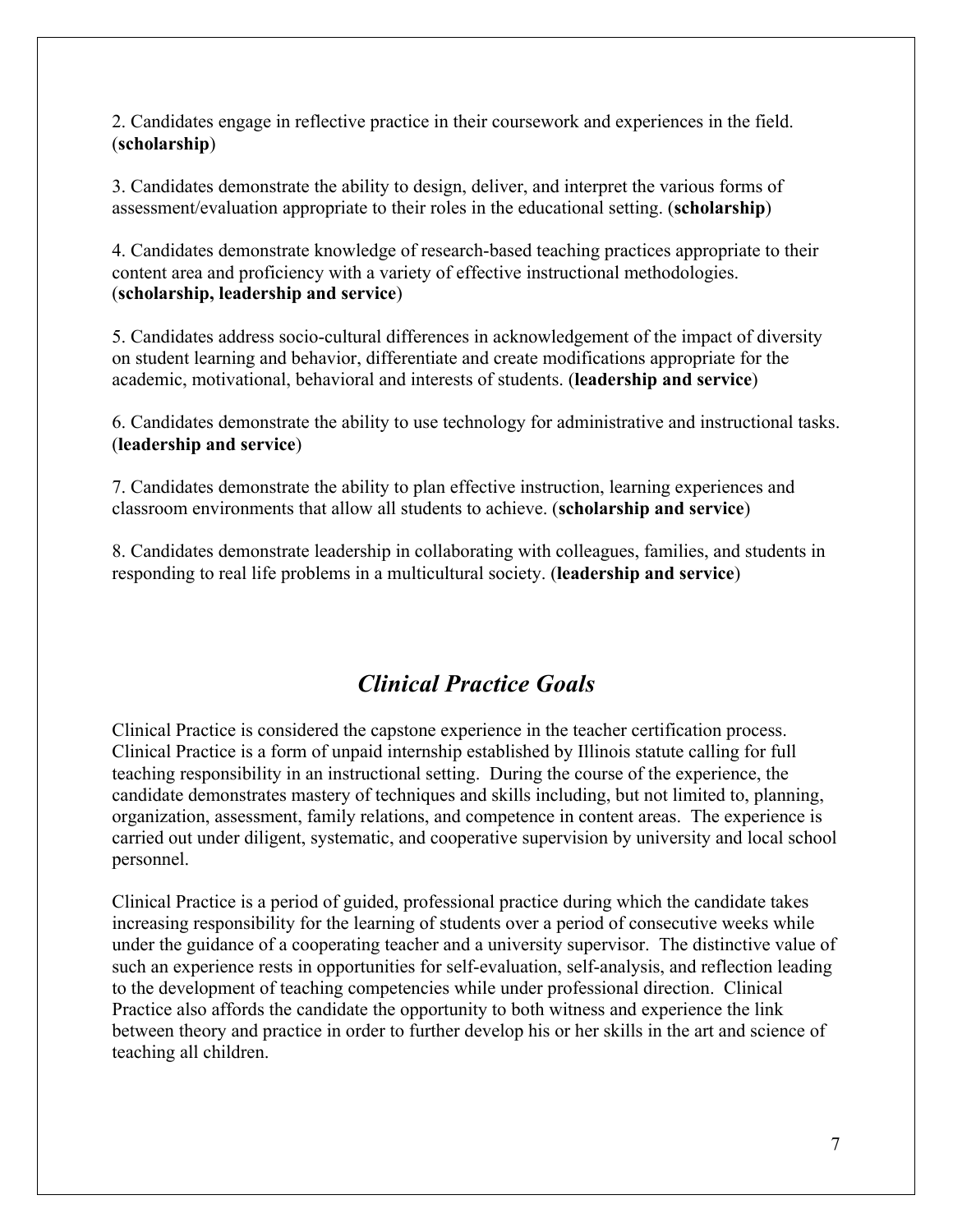## *Clinical Practice General Objectives*

The Dominican University School of Education has developed the following general objectives for Clinical Practice. These objectives apply to candidates in each of the certification programs and are linked to the Illinois Professional Teaching Standards and to the Illinois Learning Standards. With professional guidance in an approved school setting, the candidate will do the following:

- 1. Develop a sound philosophy of education appropriate for a democratic society as a result of the study of educational theory and its application in practice. (IPTS 1, 10, 11) [**scholarship]**
- 2. Demonstrate the ability to create and foster a collaborative, constructive, positive learning environment. (IPTS 1, 7, 9) [**leadership**]
- 3. Analyze learning situations in terms of backgrounds and needs of individual students, including any exceptionalities or cultural differences which might affect learning and instruction. (IPTS 1, 2, 3, 5) [**scholarship and leadership**]
- 4. Plan lessons to meet the individual needs and abilities of all students. (IPTS 1, 2, 3, 4, 5, 6) [**leadership**]
- 5. Employ a variety of techniques to achieve instructional objectives for all students. (IPTS 1, 2, 3, 4, 5, 6) [**leadership** and **service**]
- 6. Employ sound assessment techniques to measure student growth in terms of stated cooperating school objectives. (IPTS 8) [**leadership** and **service**]
- 7. Employ acceptable, effective techniques for classroom management and maintain a positive classroom climate. (IPTS 1, 2, 3, 4, 5, 6, 7) [**service**]
- 8. Demonstrate personal and professional characteristics which promote effective relationships with students and staff. (IPTS 9, 10, 11) [**leadership** and **service**]
- 9. Fulfill his/her responsibilities to the students, to the school, to the school district, and to Dominican University in a completely professional manner. (IPTS 9, 10, 11) [**leadership** and **service**]

The activities of the candidate will evolve during the course of the Clinical Practice experience, from observation, to participation, to **full-time actual teaching**. The time to start periods of actual teaching is determined collaboratively by the candidate, the cooperating teacher, and the university supervisor based on the candidate's readiness (see **Terms** on page 21). Actual teaching should generally not start before two weeks have been spent in observation, participation, collaboration, communication, and planning with the cooperating teacher. The objective for the candidate is to complete as nearly as possible all the experiences and responsibilities of a superior teacher. This should include full, consecutive days of teaching and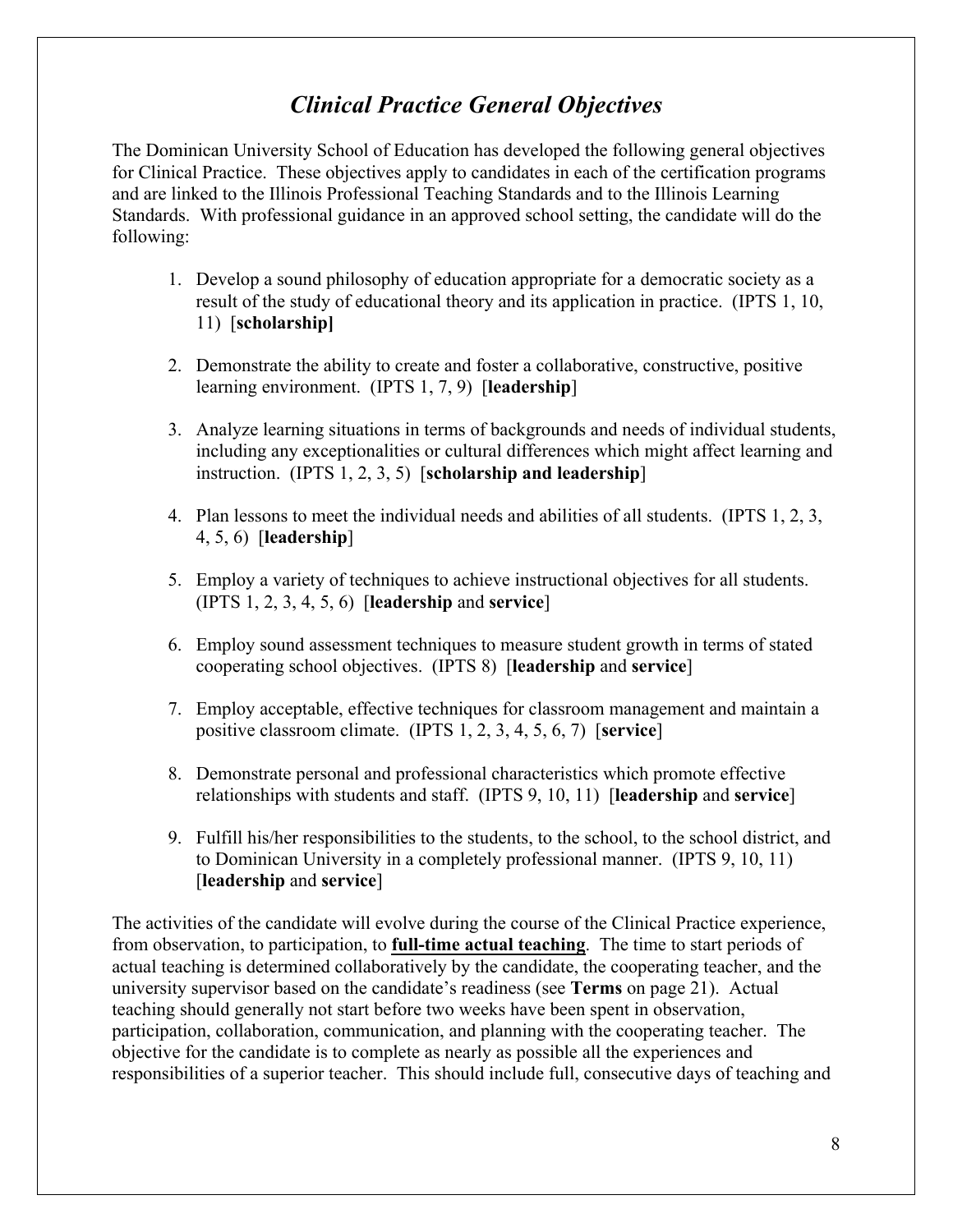assisting with co- and extra-curricular activities, participating in school-community functions such as parent-teacher meetings, and attending faculty workshops and meetings. Throughout the clinical experience, the candidate follows the cooperating school's calendar—not the Dominican University calendar—in terms of dates contracted with the cooperating district.

## *Responsibilities of the Cooperating Teacher*

The cooperating teacher is key to the success of the Clinical Practice experience. The cooperating teacher demonstrates commitment to the profession in accepting and working with the candidate and provides effective, constructive criticism coupled with daily formative assessment necessary for the professional skills development of the prospective educator.

The Dominican University School of Education has developed the following guidelines and role expectations. The cooperating teacher will do the following:

- 1. Help the candidate achieve faculty status in the eyes of the students, faculty, administration, staff, and parents/guardians.
- 2. Describe and monitor the use of school policies and procedures to be followed by the candidate.
- 3. Inform the candidate, in advance of actual teaching, which units the candidate will be expected to teach, thus providing sufficient time for thorough, collaborative planning and preparation.
- 4. Encourage the candidate to experiment with techniques and procedures different from his/her own in order to assist the candidate in identifying and developing a personal style of teaching.
- 5. Provide daily, formative feedback regarding planning and instruction based on ongoing classroom observation and direct supervision.
- 6. Review the lesson plans submitted to the cooperating teacher on a day and time designated by the cooperating teacher each week **prior** to the implementation of the lesson.
- 7. Support the candidate through the planning and implementation of the edTPA.
- 8. Encourage an increasingly non-directive relationship with the candidate. If school policy permits, **leave the candidate alone** with the class for agreed upon periods of time when the candidate has demonstrated the ability to teach without constant, direct supervision. Some evidence suggests that a candidate benefits from assuming full responsibility at increasingly frequent intervals and for increasing lengths of time.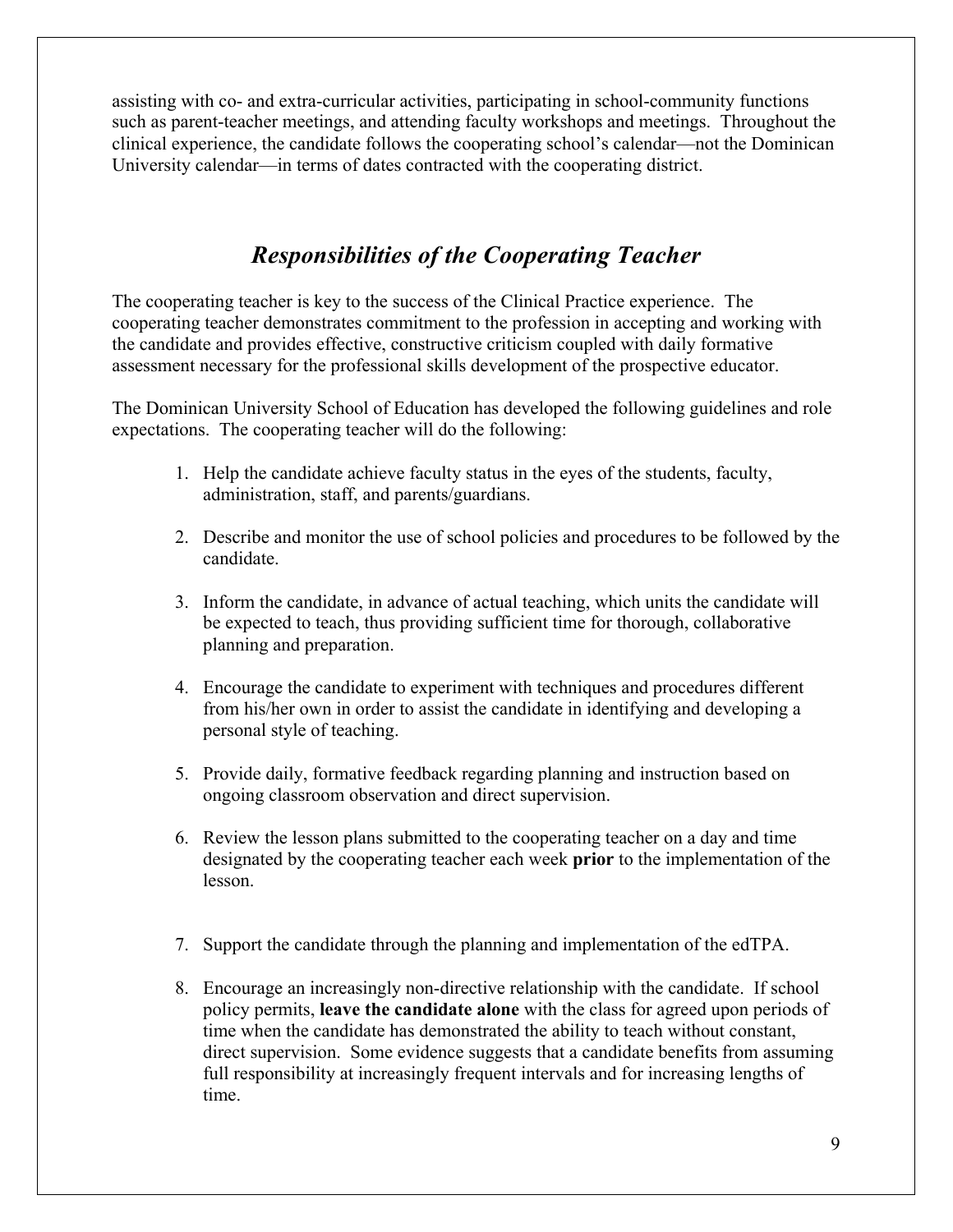- 9. Assess the candidate's written lesson plans and teaching using formative, daily feedback regarding the implementation of each lesson in relation to student achievement.
- 10. Encourage observation of and feedback to the candidate by other school personnel such as the principal, associate principal, assistant principal or department chairperson.
- 11. Confer regularly with the university supervisor about the candidate's progress and areas of need.
- 12. Evaluate the candidate's performance for the entire Clinical Practice time period, including a mid-term and final evaluation. Links to complete the online evaluations will be emailed to the cooperating teachers by the Office of Clinical Practice. Both evaluations must be completed online by the designated date.
- 13. Upload to the link provided, a letter of recommendation on behalf of the candidate.
- 14. Upon receipt of both of the evaluations, the letter of recommendation, and submission of the State Evaluation form (which will be provided via email near the end of the student teaching assignment), then Evidence of Completion form for 30 PDs will be sent to the cooperating teacher(s).

**The candidate may never serve as a substitute teacher for the cooperating teacher in the absence of the cooperating teacher. The cooperating school must provide a substitute teacher for these instances.** In these cases, the cooperating teacher should communicate to the substitute teacher which responsibilities fall upon him or her and those for which the candidate will be responsible.

## *Responsibilities of the University Supervisor*

The university supervisor serves as professional link between the university, the student teacher and the cooperating teacher. The university supervisor will:

- 1. Utilize the course Canvas site for your Clinical Practice section, for communication with candidates and to provide, read and respond to candidates' weekly reflections, to access and review candidates' lesson plans, and to complete midterm and final evaluations (more detail for each of these areas to follow).
- 2. E-mail student teachers and cooperating teachers to introduce yourself as soon as you receive the information from the Office of Clinical Practice. Set up your Introductory Meeting visit within the first two weeks of your student's start date. The sooner the **better**
- 3. Visit the student teacher a minimum of five times during the Clinical Practice experience. For candidates needing extra support more visits will be necessary.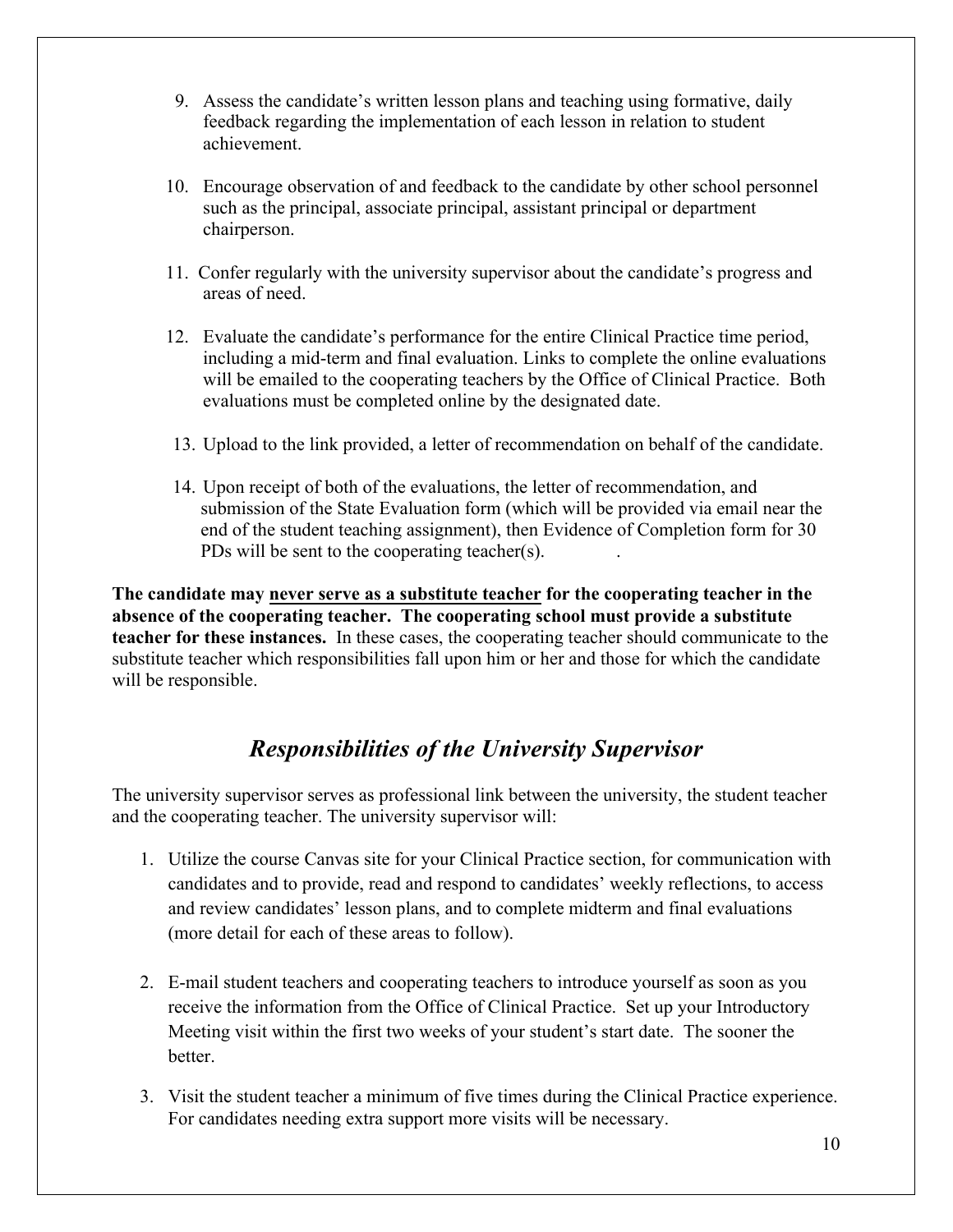- 4. Observe, and confer with the candidate and the cooperating teacher during the Clinical Practice experience.
- 5. Guide (using up-to-date, research–based methods) the candidate and will point out strengths and challenges as they become evident.
- 6. Share the results of the observation with the candidate and the cooperating teacher.
- 7. Confer regularly with the cooperating teacher, and concerns expressed by the cooperating teacher will be discussed with the candidate.
- *8.* Prepare and post on the course Canvas site weekly the prompts for the candidates' reflection piece. Some prompts will be general to the experience and others will be individual formed to meet the needs of each candidate. Supervisors will read and respond on a weekly basis via email to the candidates' reflections. *This will be all done via your course's Canvas site.*
- 9. Support the planning and implementation of the candidate and seminar instructor through the edTPA.
- 10. Evaluate the candidate's performance for the entire Clinical Practice time period, including a mid-term and final evaluation. Links to complete the online evaluations should be accessed and completed on your course's Canvas site. Both evaluations must be completed online by the designated date.
- 10. Upload to the link provided, a letter of recommendation on behalf of the candidate.
- 11. Supervisors may also be involved in the concurrent Clinical Practice Seminar.

## *Responsibilities of the Candidate*

The following as well as any tasks as directed by the candidate's university supervisor/cooperating teacher are the responsibilities of the candidate. The candidate will perform the following:

- 1. Demonstrate knowledge about how students grow, learn, and develop; demonstrate a disposition toward lifelong study and learning about the art and science of teaching. [**scholarship**]
- 2. Develop and demonstrate knowledge in the content area(s) that s/he is to teach and show familiarity with current developments in the content field(s). [**scholarship**]
- 3. Show familiarity with and demonstrate the ability to plan and implement daily, weekly, and unit lessons. [**leadership** and **service**]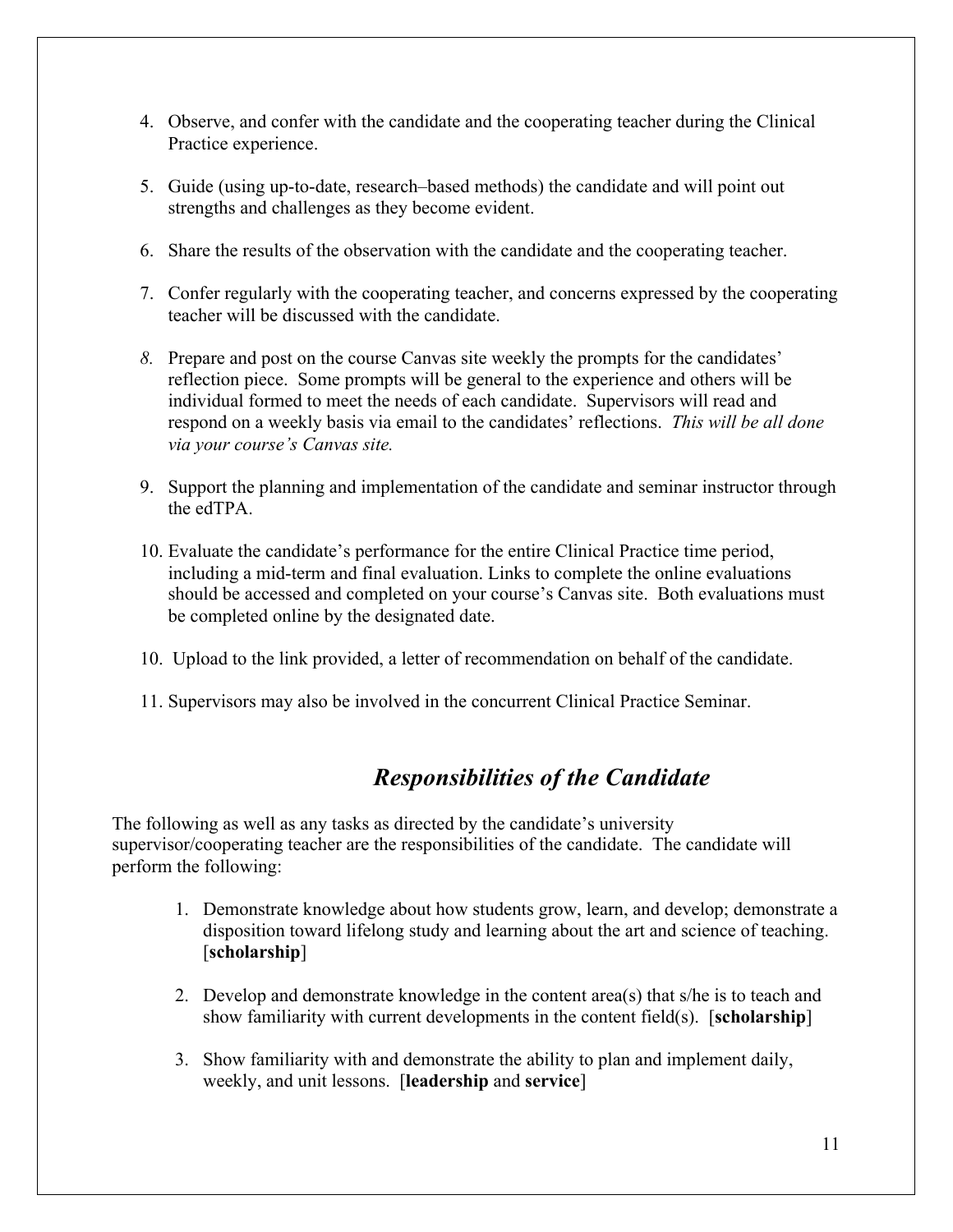- 4. Show daily, written, detailed evidence of preparation for daily instructional activities as prescribed by your cooperating teacher. [**scholarship** and **service**]
- 5. Demonstrate interest in learning to teach, actively seek feedback and suggestions for improvement, and willingly experiment and innovate with the approval and guidance of the cooperating teacher. [**scholarship**]
- 6. Assume responsibility for non-teaching activities at the discretion of the cooperating teacher and university supervisor. As a student teacher, s/he is required to follow the same schedule as the cooperating teacher. [**service**]
- 7. Keep all data concerning the school and students confidential. [**leadership**]
- 8. Demonstrate awareness that s/he is acting in the capacity of a teacher and, therefore, must be professional at all times in relationships with students. [**leadership**]
- 9. Understand that s/he enjoys only as much authority in the classroom as is delegated by the cooperating teacher. [**service**]
- 10. Respect the dignity and professional rights of the cooperating teacher, as well as all other faculty and staff members of the school. [**service**]
- 11. Arrange for conferences between the university supervisor and cooperating teacher and other school personnel. [**leadership**]
- 12. Be well groomed in a manner clearly identifying him/her as a professional teacher. [**leadership**]
- 13. Attend each clinical practice seminar and complete all seminar requirements including, but not limited to, a Philosophy Statement, a Résumé, Weekly Reflections, a Professional Development Plan, and edTPA. [**scholarship** and **leadership**]
- 14. Coordinate observations with the cooperating teacher and the university supervisor. [**leadership** and **service**]
- 15. Complete and sign the edTPA Confidentiality Agreement.
- 16. Access and use the Clinical Practice course Canvas site for submission of weekly reflections and all lesson plans and completion of midterm and final self-evaluations.

#### *Evaluation*

Assessment of the candidate's teaching is both a summative and a formative process. Through observations, conferences, and evaluation instruments, the candidate is given feedback about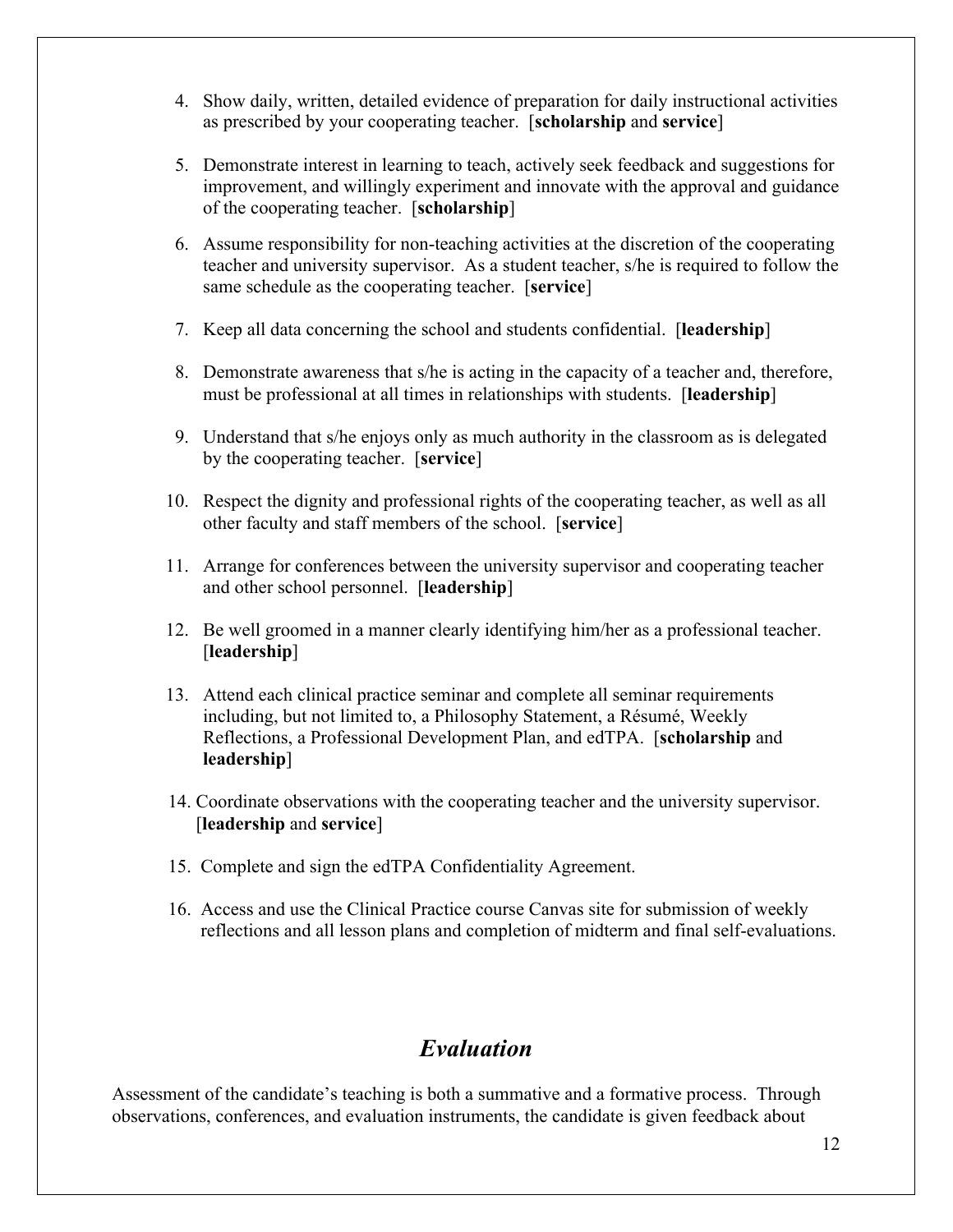his/her progress and constructive criticism for improving instructional skills in the art and science of teaching. The clinical practice grade is determined by the university supervisor based on **observation combined with input from the cooperating teacher and the candidate** during the Clinical Practice experience. **The university supervisor bears the ultimate responsibility for the final course grade of satisfactory or unsatisfactory for the candidate.** 

All candidates will be evaluated using the evaluation instrument designed by the School of Education. The university supervisor, the cooperating teacher(s) and the candidate will complete and evaluation at the midterm and final periods of the Clinical Practice Experience. Reviewing this would allow you to become more familiar with the instrument used to evaluate student teachers. *Mid-term and final evaluations* by the candidate's cooperating teacher and university supervisor will be submitted to the university according to the calendar established by the School of Education. In addition, the university supervisor will write a letter of recommendation for the candidate. The letter will be submitted online. The midterm and final evaluations will be completed on the course's Canvas site. Both the letter of recommendation and the final evaluations must be submitted with the candidate's evaluations no later than the last day of the candidate's Clinical Practice. Only online submissions will be accepted. Again, the university supervisor is also responsible for assigning the final grade for Clinical Practice.

#### *Early Termination of Student Teaching*

In order to successfully complete the student teaching experience, candidates are required to receive a passing grade in seminar as well as on their final Clinical Practice evaluation. A passing grade is required for licensure. Failure to earn a passing grade in each course will require the candidate to repeat both courses. The candidate must resubmit his or her application for consideration on the specified date prior to the semester s/he plans to take these courses.

#### *Course Load During Clinical Practice*

Due to the fact that Clinical Practice is considered a full-time assignment, during the Clinical Practice semester, candidates are not allowed to register for any course other than the Clinical Practice Seminar without prior approval from the academic advisor and the Director of the School of Education. Such registration should not be necessary in that all students are required to demonstrate all general education competencies and complete all professional education course work prior to Clinical Practice.

#### *Student Teaching Absences*

As a student teacher, **100%** attendance is expected to fulfill requirements for state certification. **Any** absences can result in the lowering of the final student teaching grade or termination of the experience. During the student teaching semester, if a student teacher experiences significant illness, death in the family, or other critical incidents, the Office of Field Experience along with the Director of the School of Education will determine (on a case-by-case basis) whether or not to continue the experience. Students who are aware of outstanding obligations that require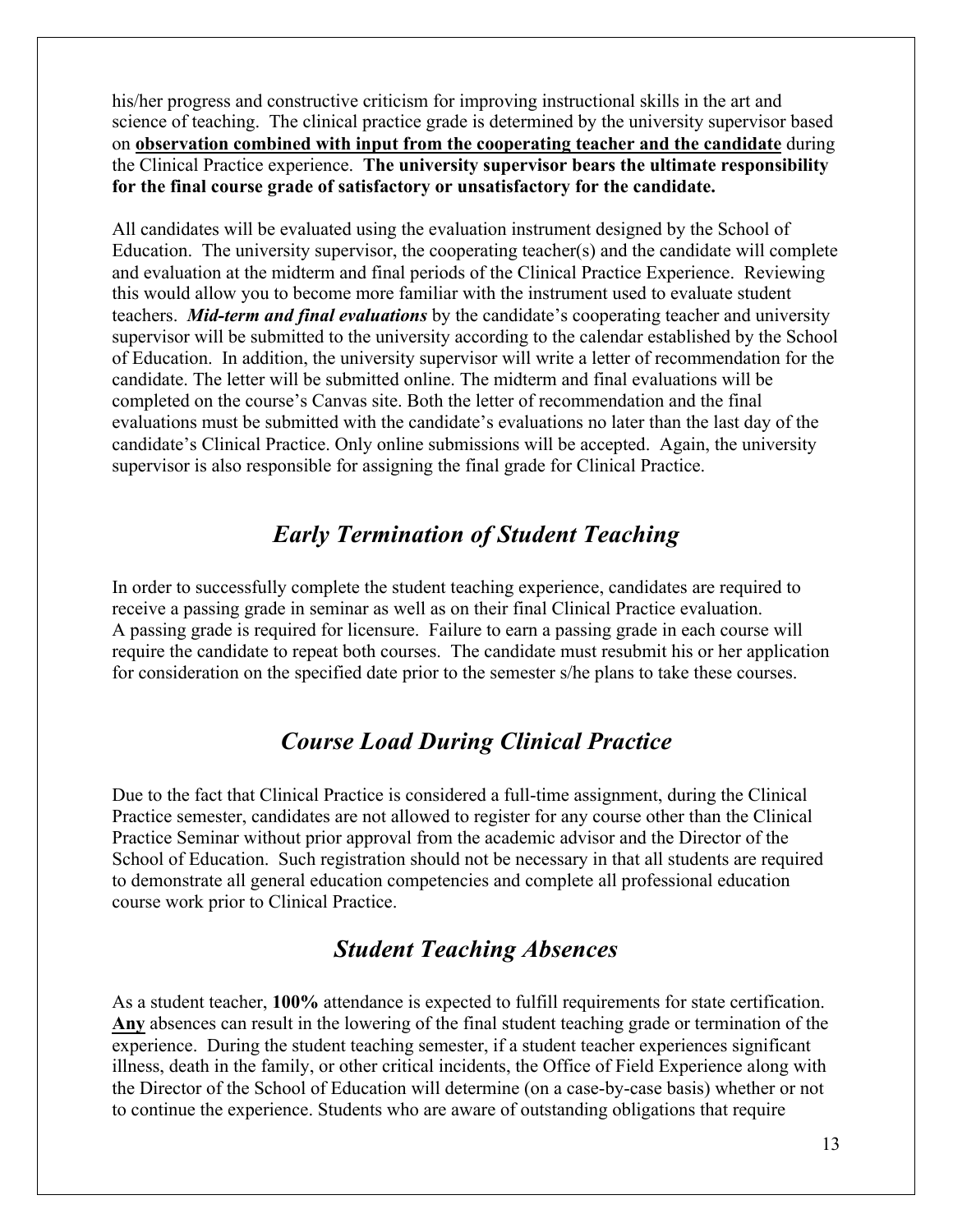absences during the student teaching experience should defer their student teaching to another semester.

All absences, all tardies, and all partial non-attendance days will be recorded and signed off on by the candidate, the Cooperating Teacher and the University Supervisor at each supervisor visit. In order to prevent discrepancies, please remember to follow "Absence Reporting Procedures" specified in your handbook. Failure to do so may result in disciplinary action.

Any absence during clinical practice should be reserved for extreme situations. **Two unauthorized absences may result in removal from clinical practice.** If candidates find themselves in need of being absent, they must do the following:

• Inform their **cooperating teacher and their school** by telephone immediately (prior to the day of absence, if possible). All lesson plans must be provided, in detail, to the cooperating teacher prior to the beginning of the school day.

**and**

• **Email the Coordinator of Field Experience as well as your University Supervisor by 8:30 A.M.**

The following are valid reasons for **requesting** an excused absence:

- 1. Unavoidable, **significant** serious personal illness or medical emergencies.
- 2. Unavoidable, **significant** serious illness of a spouse or child.
- 3. Death of an immediate family member.

**However, even a number of excused absences (reviewed on a case-by-case basis) may result in the extension of the student teaching semester and/or possible termination**.

## *Dress Code*

#### **"Dress as you would like to be addressed"**

Our Goal: Look and act professional at all times.

Dressing for success has three main effects for a teacher:

- 1. Maintains respect
- 2. Establishes credibility
- 3. Establishes yourself as an authority figure

#### **DO:**

- $\div$  Find out and Follow the school rules regarding:
	- -- Cell phones
	- --Computer/Internet usage
- $\triangle$  Ask for a copy of the school's dress code for teachers
- $\triangle$  Dress as if you're going to an interview everyday...you are!
- $\cdot$  Iron your clothes-wrinkles don't enhance the classroom setting
- $\triangle$  Be conservative with your jewelry and make-up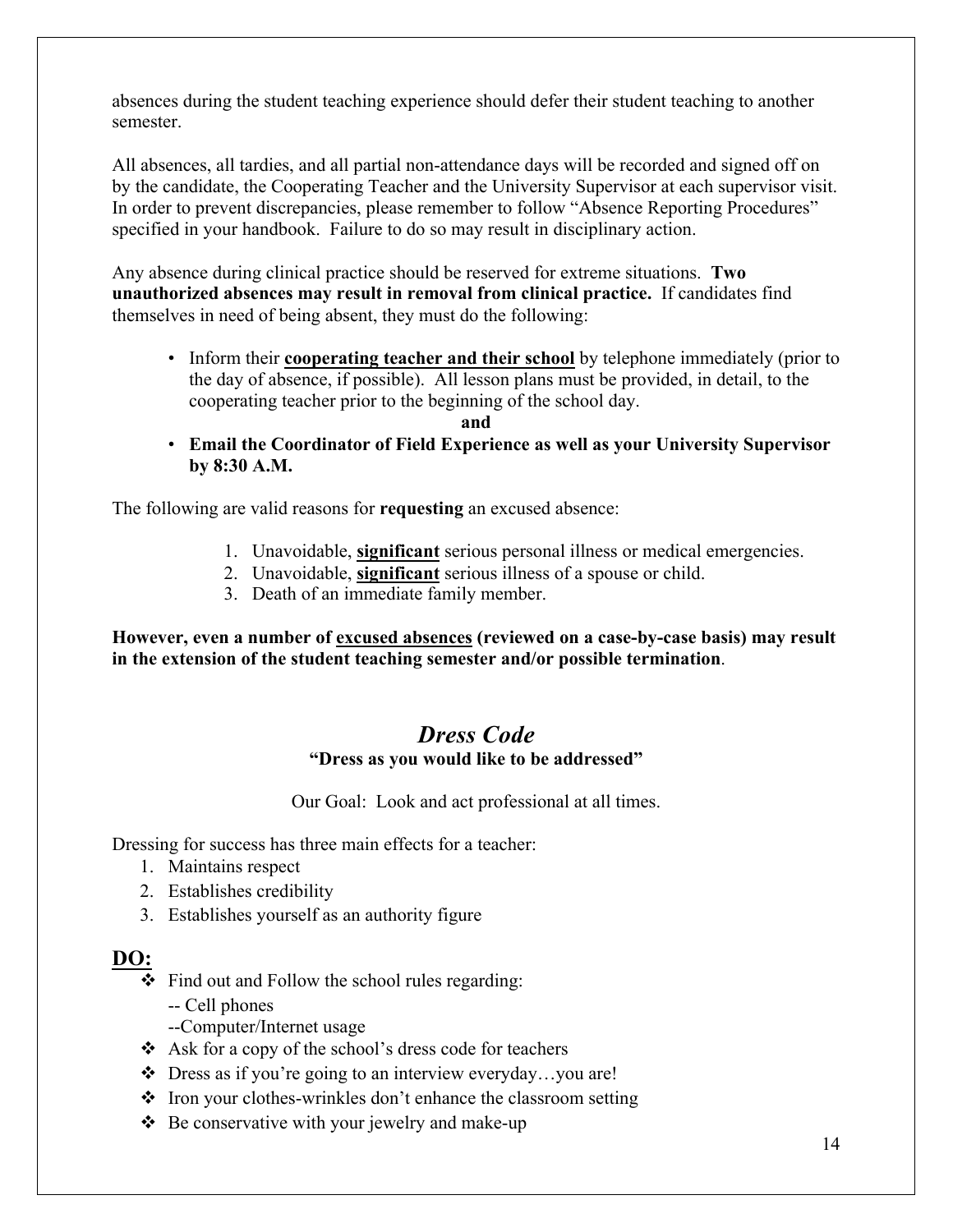- ❖ Cover your tattoos
- $\triangleleft$  Remove piercings
- v Arrive at least at the same time as your CT.
- $\div$  Stay at least as late as your CT
- $\triangle$  Present yourself as an authority figure-not a friend
- $\triangleleft$  Maintain confidentiality

#### **DON'T:**

- $\div$  Wear gym Shoes
- $\triangleleft$  Wear leggings, track pants or sweatpants
- $\triangleleft$  Gossip
- v Whine about all your work
- $\triangleleft$  Ask your CT personal questions
- $\triangle$  Lounge around in the teachers' lunch room...it isn't a dorm!

#### *Suggested Observation and Participation Guide*

(Duration: Approximately **Two Weeks Prior** to Actual Teaching)

**"Observation" and "Participation"** refer to approximately the first two weeks of Clinical Practice. The candidate uses this time to observe the professionals, specifically the candidate's cooperating teacher at work, to learn the culture and climate of the school and the assigned classroom. The candidate will then reflect upon the experience as it relates to the next few weeks.

Included in "participation", the candidate should do the following:

- 1. Learn students' names.
- 2. Read the cooperating school's faculty and student handbooks; discuss policies and procedures with the cooperating teacher.
- 3. Learn the school's regulations, policies, and procedures for students and teachers; learn how they are to be implemented.
- 4. Become familiar with the curriculum and with instructional materials and resources.
- 5. Learn to operate any unfamiliar instructional equipment.
- 6. Become familiar with the school calendar and with all class schedules.
- 7. Become familiar with and begin practicing the cooperating teacher's classroom routines.
- 8. Become familiar with the cooperating teacher's instructional methods, e.g., lecture, lecturediscussion, discussion, recitation, laboratory, problem solving, projects, cooperative groups,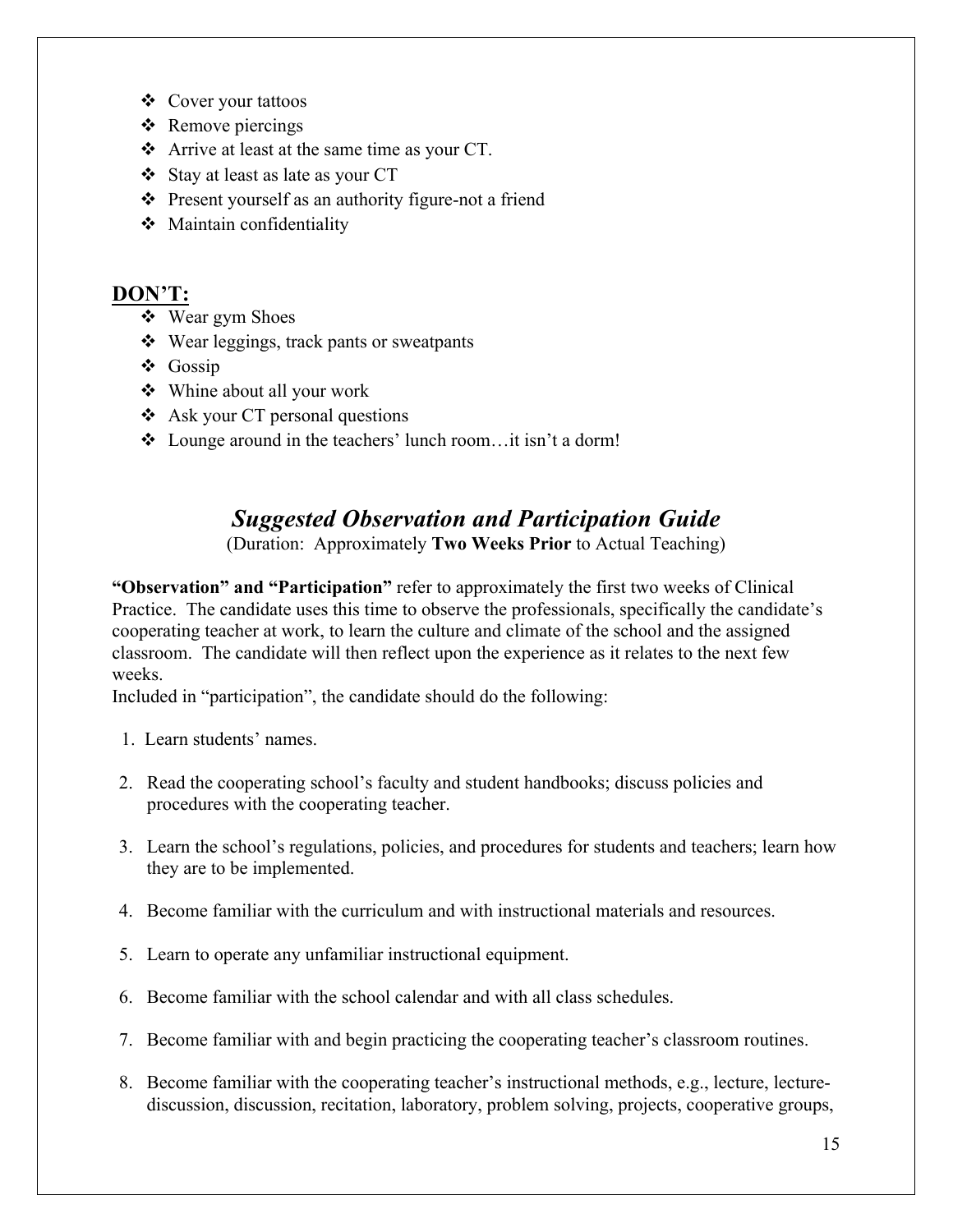and dyads. Discuss with the cooperating teacher how and why each works for a particular assignment.

- 9. Become familiar with the cooperating teacher's instructional techniques, e.g., informing, questioning, problem setting/solving, demonstrating. Discuss with the cooperating teacher how and why each works for a particular assignment.
- 10. Distinguish among learning experiences developed in whole-class settings, groups, and individuals.
- 11. Determine how groups are formed and roles are assigned.
- 12. Identify and discuss with the cooperating teacher those students who appear to have special needs. Learn how individual student needs are to be accommodated.
- 13. Observe relationships between students, e.g., leadership roles and expectations.
- 14. Observe students in a variety of school settings both classroom and co-curricular.
- 15. Observe other teachers within the school, especially those of the same level or content area(s).
- 16. Learn expectations for assessing student work.
- 17. Learn expectations and policies/procedures for communicating with other school personnel.
- 18. Learn expectations and policies/procedures for communicating with students' families.
- 19. Plan and prepare the first, and all lessons, collaboratively with the cooperating teacher.
- 20. Become totally immersed and acclimated in the field setting.
- 21. Observe and participate in the planning and preparation which takes place prior to the first day of school.
- 22. Observe the manner in which the cooperating teacher uses the first few days of school to establish a relationship with students and to set the tone of the class for the year.

## *Observation of School Personnel's Adaptation(s) for Individual Student Needs*

Attention to individual differences among students has always been an important goal of responsible educators. Emphasis on individual student needs focuses on two groups of students: those who have been identified as having an exceptionality and those whose culture is different from the predominant culture represented in the school. National and state legislation mandates specific procedures and guidelines to which educators must adhere to meet the needs of students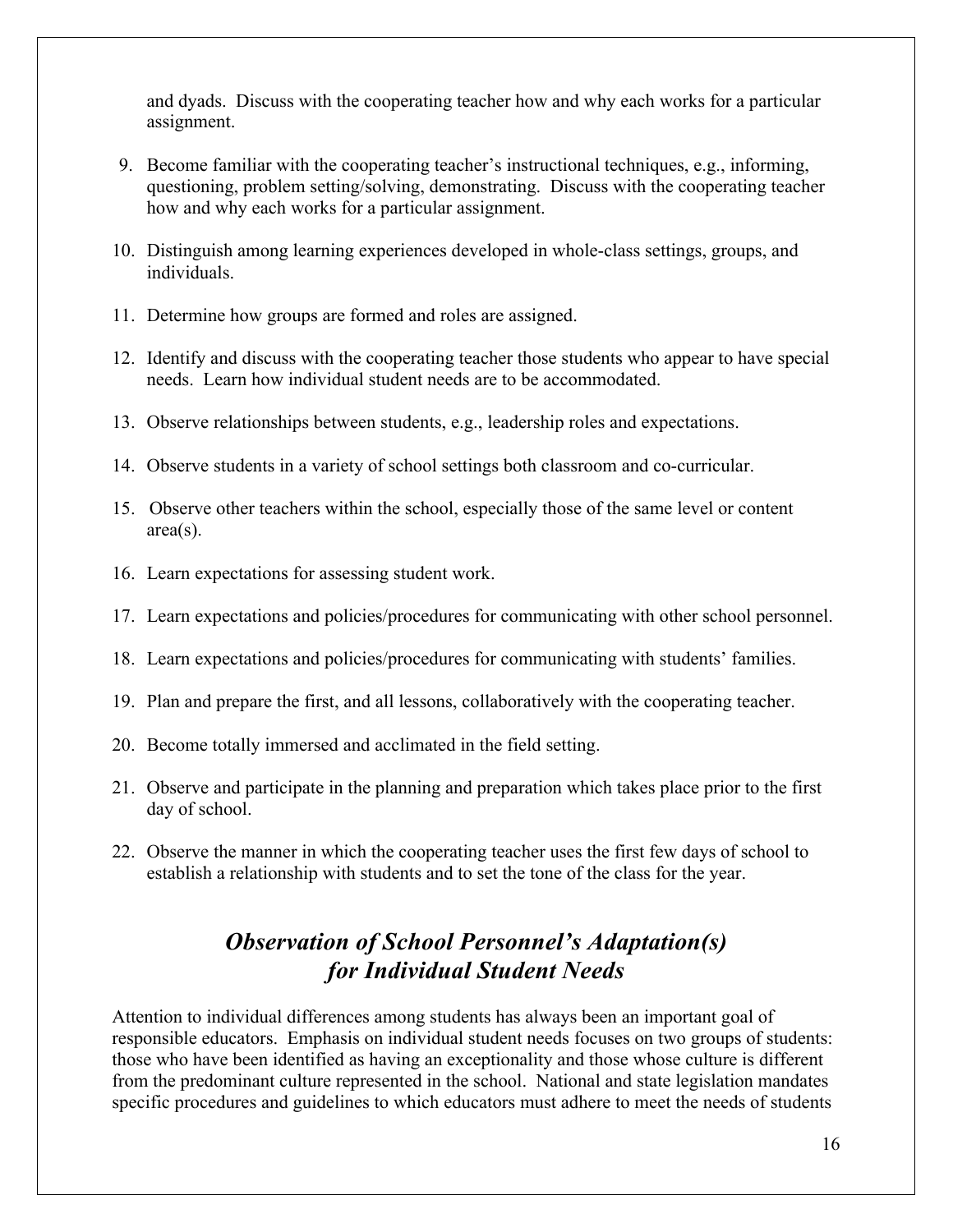with exceptionalities. Candidates are expected to attend to the diversity of the classroom on a daily basis through planning and instruction so that all students may learn.

The following questions are designed to assist candidates in becoming acquainted with how their assigned school provides for the individual needs of students.

#### **Students with Cultural Differences**

- 1. What is the diversity of the teachers, staff, and administration?
- 2. What curriculum designs and programs have been created to enhance awareness of cultural diversity?
- 3. What materials related to the histories, experiences, and culture of different ethnic groups are available in the classroom, library, and learning resource center?
- 4. What resources are visible within the classrooms that represent the histories, experiences, and cultures of different ethnic groups?
- 5. What is the socioeconomic makeup of the students in the school and among the students assigned to the mentor teacher?
- 6. What is the diversity among students assigned to the mentor teacher?
- 7. How is the value of cultural and social diversity manifested within the school and among the students assigned to the mentor teacher?

#### **Students with Exceptionalities**

- 1. Which students have been identified as having special needs?
- 2. What types of exceptionalities have been identified?
- 3. What types of accommodations have been made to meet the individual needs of students identified with exceptionalities?
- 4. What techniques are being used to address the needs of students with exceptionalities?
- 5. What concerns exist about meeting the needs of students with exceptionalities?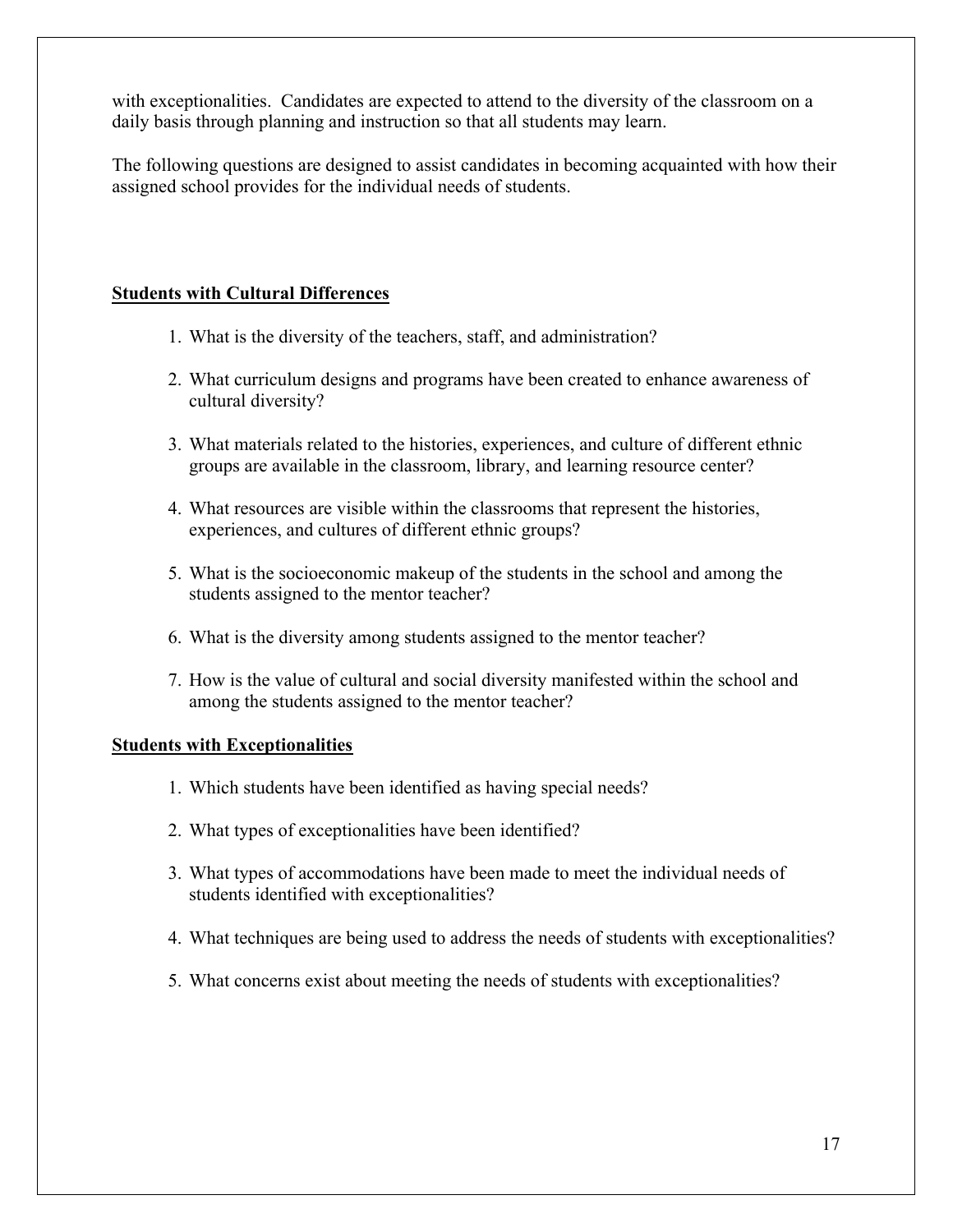## **Clinical Practice Lesson Plan Requirements**

Lesson plans are the key to successful instruction. A well thought-out lesson allows the teacher to attend to the unexpected without interfering with the learning process in general. Thorough planning encompasses the use of time, lessons, and classroom climate leading to student achievement. During the weeks of actual teaching, candidates are expected to:

- 1. Prepare **written lesson plans using the Dominican Lesson Plan format (edTPA lesson plan format) for t**he first **10** lessons **they teach** in their setting. Note: Any handouts that would be used in the lesson or any homework pages that would be distributed must be included with these lesson plans. These lesson plans should be **uploaded to the Canvas site** (per directions on the Canvas site) for the Clinical Practice course.
- 2. After completion of 10 (long) lesson plans candidates may move to using the school's lesson plan format or an abbreviated lesson plan format **following the guidelines** listed below. These lesson plans should also be uploaded to the Canvas site (per directions on the Canvas site) for the Clinical Practice course.
- 3. Prepare written lesson plans **using the Dominican Lesson Plan format (the edTPA lesson plan format) for the lessons the day before and the day of an observation by their university supervisor (**for all observation visits throughout the semester). Again, any handouts that would be used in the lesson or any homework pages that would be distributed must be included with these lesson plans. These lesson plans should also be uploaded to the Canvas site (per directions on the Canvas site) for the Clinical Practice course.

#### **"Abbreviated Lesson Plan" Guidelines**

After completion of 10 lesson plans using the Dominican Lesson Plan Format (extended/long lesson plan), candidates may use the lesson plan format of the school. **However, since school lesson plan formats vary greatly we have identified required elements for each short lesson plan.**

These required elements are:

- a. Topic and Focus
- b. Objectives and Standards
- c. Narrative Description of the Lesson Activity-

This narrative should include identification of an opening to the lesson, the body of instruction and a specific closing to the lesson. Simply listing page numbers or chapter(s) is not acceptable.

- d. Planned accommodations and modifications
- e. Assessment or evaluation procedures for this lesson.

**NOTE - If the school lesson plan includes all of these elements then using the school lesson plan format is fine. If the school lesson plan format does not include all these elements then the candidate must add the missing elements to the school's lesson plan format.**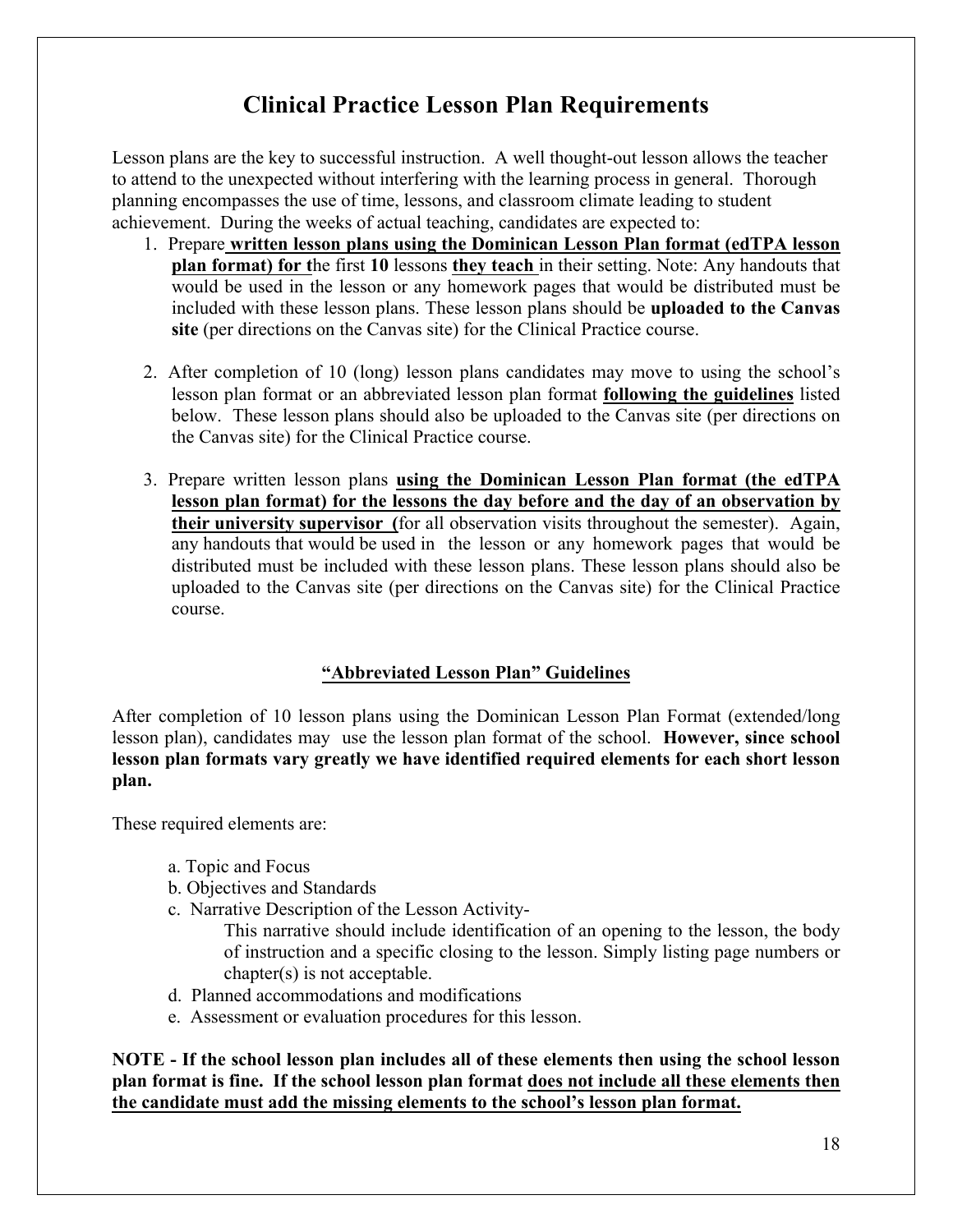## *Weekly Reflections*

Writing reflections has been established as "Good Practice" to better prepare individuals for subsequent teaching experiences. Writing reflections aids and enhances communication between the candidate and university supervisor. The structure and prompts for each week will be provided by your university supervisor. They will generally allow you to reflect on the the successes and strategies of the week. Therefore, beginning with the **first week and ending with the last week of student teaching** the candidate will keep **weekly** reflections of his/her experiences. These reflections **must** be **submitted weekly** to the Clinical Practice course Canvas site and to the seminar instructor. The university supervisor will read and respond to the entries **via Canvas** each **week. Failure to submit weekly reflections will negatively affect your grade.**

## **Weekly Guide for Student Teaching Semester**

#### **FIRST TWO WEEKS**

- Student Teacher should access the Clinical Practice course Canvas site.
- Student Teacher observes in classroom (interacting where appropriate).
- DU Supervisor makes Introductory Visit to school to schedule four formal evaluation dates.
- Students begin e-mailing Weekly Reflections to supervisor and seminar instructor at the end of Week 1.
- Cooperating Teacher and Student Teacher meet daily.

#### **THIRD WEEK**

- Student teaches one or two lessons per day.
- First university observation occurs, followed by a meeting with the Cooperating Teacher (CT)  $\&$ Student Teacher (ST).
- Student's lesson plans (following the guidelines listed above) are submitted on Canvas*.*
- The first evaluation is completed. (No ratings are required, but complete the Observation Note Form or a similar form.)
- Cooperating Teacher and Student Teacher meet daily, minimally once a week.

#### **THIRD or FOURTH WEEK THROUGH the SECOND-to-LAST WEEK**

- Student Teacher takes over (CT's daily lessons; full-time by the fifth week).
- Minimally, three formal visits by the University Supervisor occur during this time period.
- CT and ST meet at least once a week during this time period.
- CT completes online Mid-Term Evaluation for discussion with the ST and with the DU Supervisor. Student Teachers and University Supervisors complete the evaluations using the Clinical Practice course Canvas site.
- DU Supervisor conducts third visit.
- After the fourth visit, the supervisor, student teacher and cooperating teacher complete a Final Evaluation online, which is a summary of the entire semester. **The Cooperating Teacher's letter of recommendation should be uploaded to the final evaluation**.

#### **FINAL WEEK**

#### **Student Teacher:**

During the last week of clinical practice, the ST slowly relinquishes teaching to the CT.

The ST spends time bringing the clinical practice experience to a close with the assistance of the CT. (The time period for each stage of "actual teaching" will be unique for each ST). The student teacher completes the online final evaluation prior to the end of this last week. Weekly Reflections continue to be sent to the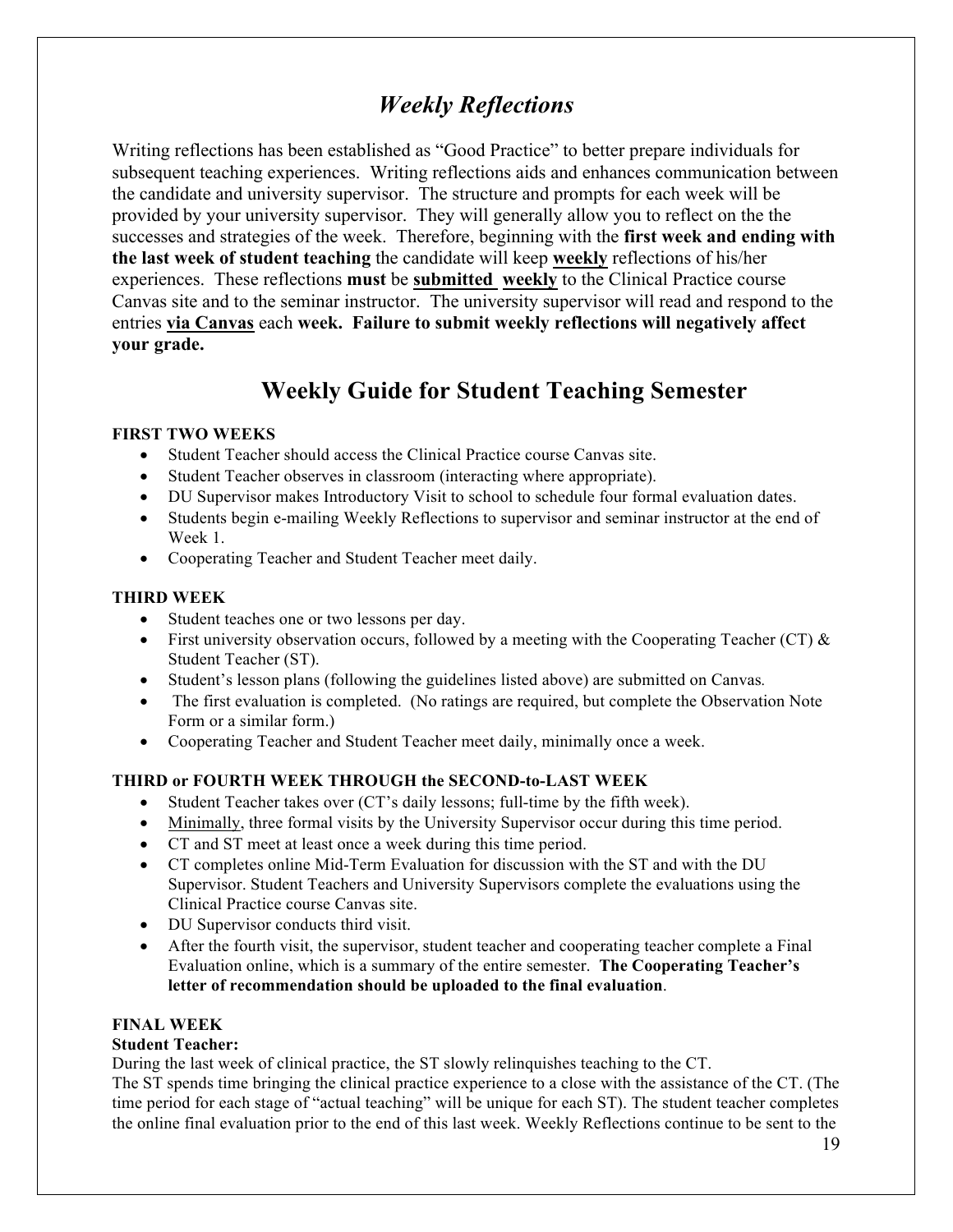University Supervisor and seminar instructor through this week.

Cooperating Teachers:

During the last week of clinical practice, the CT completes an online Final Evaluation (of the entire semester) and provides a letter of recommendation on school letterhead to the DU Supervisor at the time of the last visit. **The CT will then receive an email with a State Evaluation form; upon our receipt of it, the CT(s) will be issued an Evidence of Completion form for 30 PDs.** DU Supervisors:

At this time, the Supervisor prepares a final letter of recommendation on DU stationery to submit with the**ir** Final Evaluation**(**s**)**.

## *edTPA*

The edTPA is a nationally available performance assessment of readiness to teach for novices. You will complete the edTPA during your clinical practice. The assessment is designed with a focus on student learning and principles from research and theory. Successful teachers

- develop knowledge of subject matter, content standards, and subject-specific pedagogy
- develop and apply knowledge of varied students' needs
- consider research and theory about how students learn
- reflect on and analyze evidence of the effects of instruction on student learning



As a performance-based assessment, edTPA is designed to engage you in demonstrating your understanding of teaching and student learning in authentic ways.

As illustrated in the graphic, the edTPA is divided into 3 tasks: 1) Planning for Instruction and Assessment; 2) Instructing and Engaging Students in Learning; and 3) Assessing Students' Learning represent a cycle of effective teaching. The planning task documents your **intended** teaching. The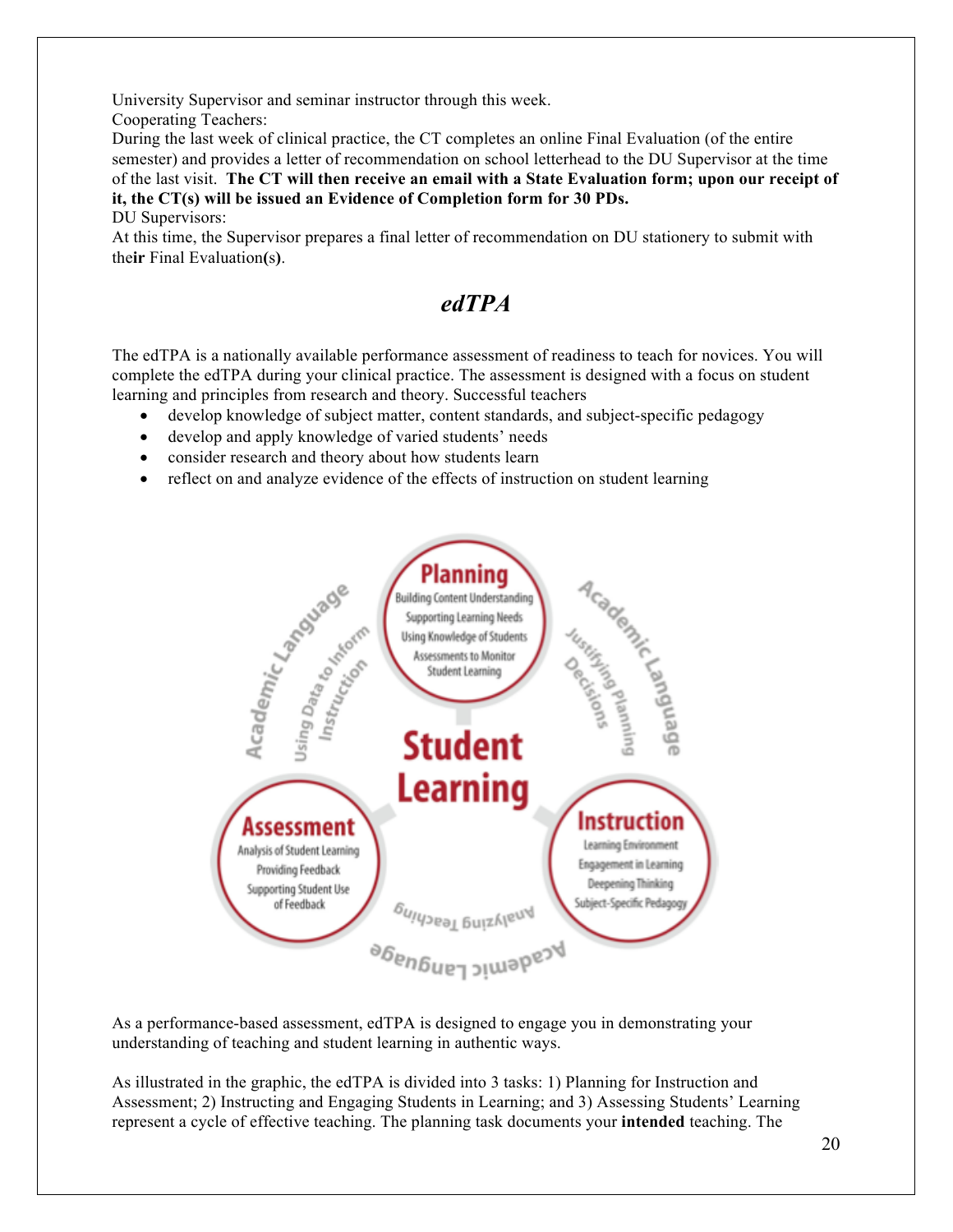instruction task documents your **enacted** teaching. The assessment tasks document the **impact** of your teaching on student learning and how that analysis informs further planning. These tasks and the evidence you provide for each are framed by your understandings of your students and their learning. As you develop, document, and teach your lessons, you will reflect upon the cyclical relationship among planning, instruction, and assessment, with a focus on your students' learning needs. You will provide video of you delivering a learning segment of 15 minutes (as a part of a larger learning segment), and prepare commentary narratives about your plans and the analysis of your teaching.

Your Seminar Instructor will be the primary support person to guide you through the preparation of the edTPA. Your Cooperating Teacher and your University Supervisor will guide and support the process as well. However, as a culminating assessment of your readiness to teach, you hold the responsibility for preparing and submitting a high-quality evidence of your work. During your clinical practice orientation, we will walk you through each of the edTPA tasks, and the expectations for what you will write, submit and document throughout the edTPA.

Each of the required handbooks and templates required to complete the edTPA can be found on the SOE website. A helpful support guide, called Making Good Choices will guide you toward selecting an appropriate learning segment to document in your edTPA submission.

Because you will be submitting materials and video about students in your clinical practice setting, it is essential that you fully understand and comply by the confidentiality expectations for work in schools today. Failure to comply with this agreement is a serious violation of professional standards, our University values, and your responsibility as a teacher candidate; and could ultimately result in your removal from clinical practice and in some circumstances, result in University sanctions. The Confidentiality Agreement (as follows) should be read and signed by the conclusion of your clinical practice orientation session.

Please feel free to contact John Snakenborg at  $isnakenborg(a)dom.edu, (708) 524-6532$ , for further information or support on the edTPA.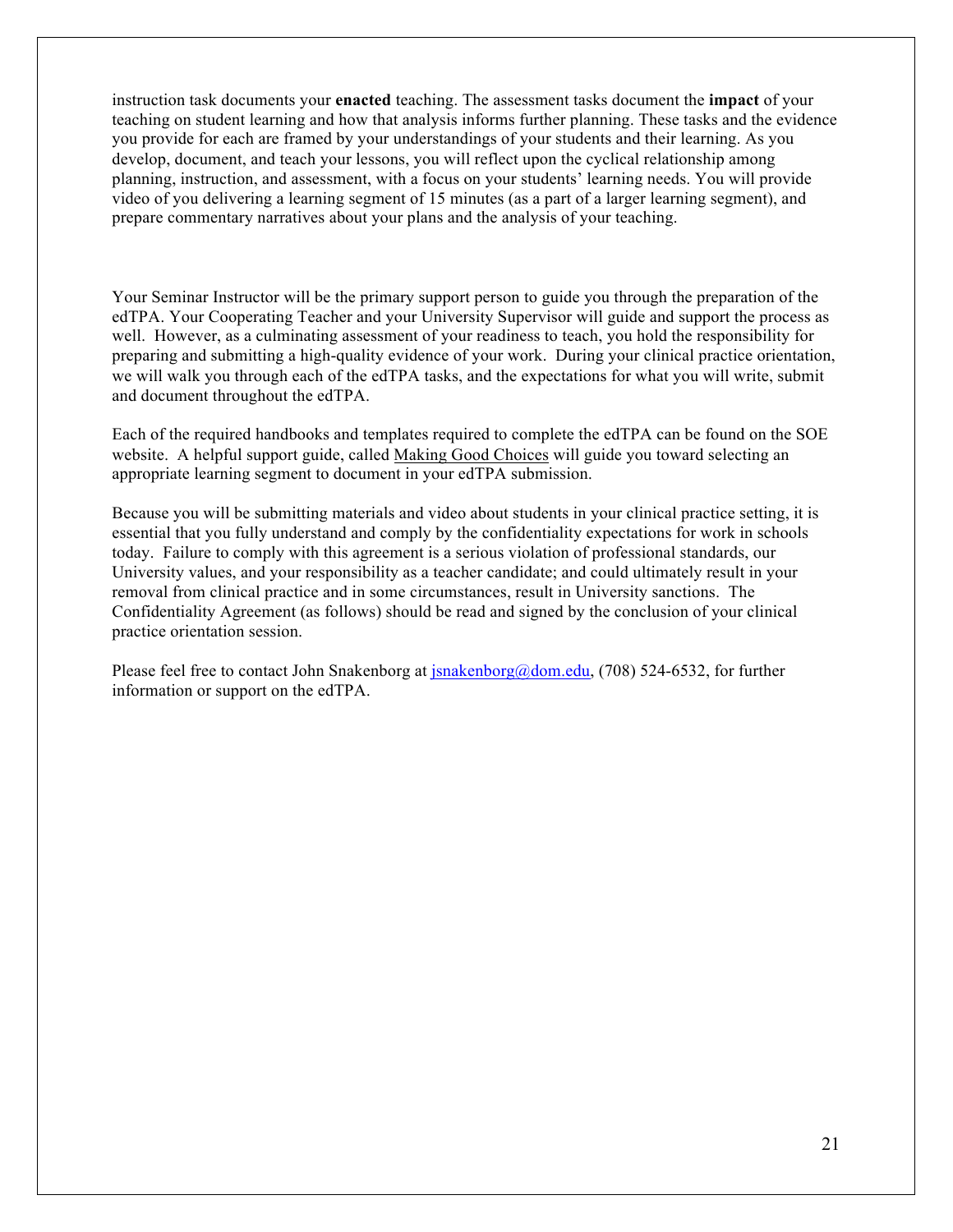

## *Confidentiality Agreement for Teacher Candidates in Clinical Practice edTPA*

| Name:            |  |
|------------------|--|
| <b>Program:</b>  |  |
| School/District: |  |
| Semester:        |  |

I understand that in the course of my experience as a student teacher I will encounter information about students, schools, districts, teachers and families. I understand that information learned during my student teaching experience is subject to legal and ethical parameters of confidentiality.

I understand that any personal, identifiable information regarding the school community where I am working is not to be shared verbally, electronically, or in written form with any audience other than those who need to know. In light of this, I have read and understand my professional responsibilities regarding confidentiality including, but not limited to, submission of my edTPA materials. Nothing that would identify the school, the district, the cooperating teacher, other teachers or administrators in that school or district, the university supervisor, the students in the classroom or their families should be shared verbally, in hard copy or in any electronic or social media format. The collection of information and artifacts is to aid in my development as a competent beginning teacher and are intended for reflection and evaluation purposes only.

I agree to use only student first names or pseudonyms in the video segments, on the samples of student work and within the narrative commentaries that I write. I understand that parents/guardians must give permission for their children to be visible in the video segments, and that I may not include work samples for students for whom I do not have permission. I understand that it is my responsibility to work with my cooperating teacher, school administrator and district personnel in order to secure these release forms and that it is my responsibility to be sure that only students for whom I have permission are included in the video and work samples.

I understand and agree to the aforementioned requirements to ensure confidentiality and respect for the school community where I am engaged as a student teacher.

| Teacher Candidate Signature:     | Date: |  |
|----------------------------------|-------|--|
| University Supervisor Signature: | Date: |  |

*cc: Cooperating Teacher; Building Principal*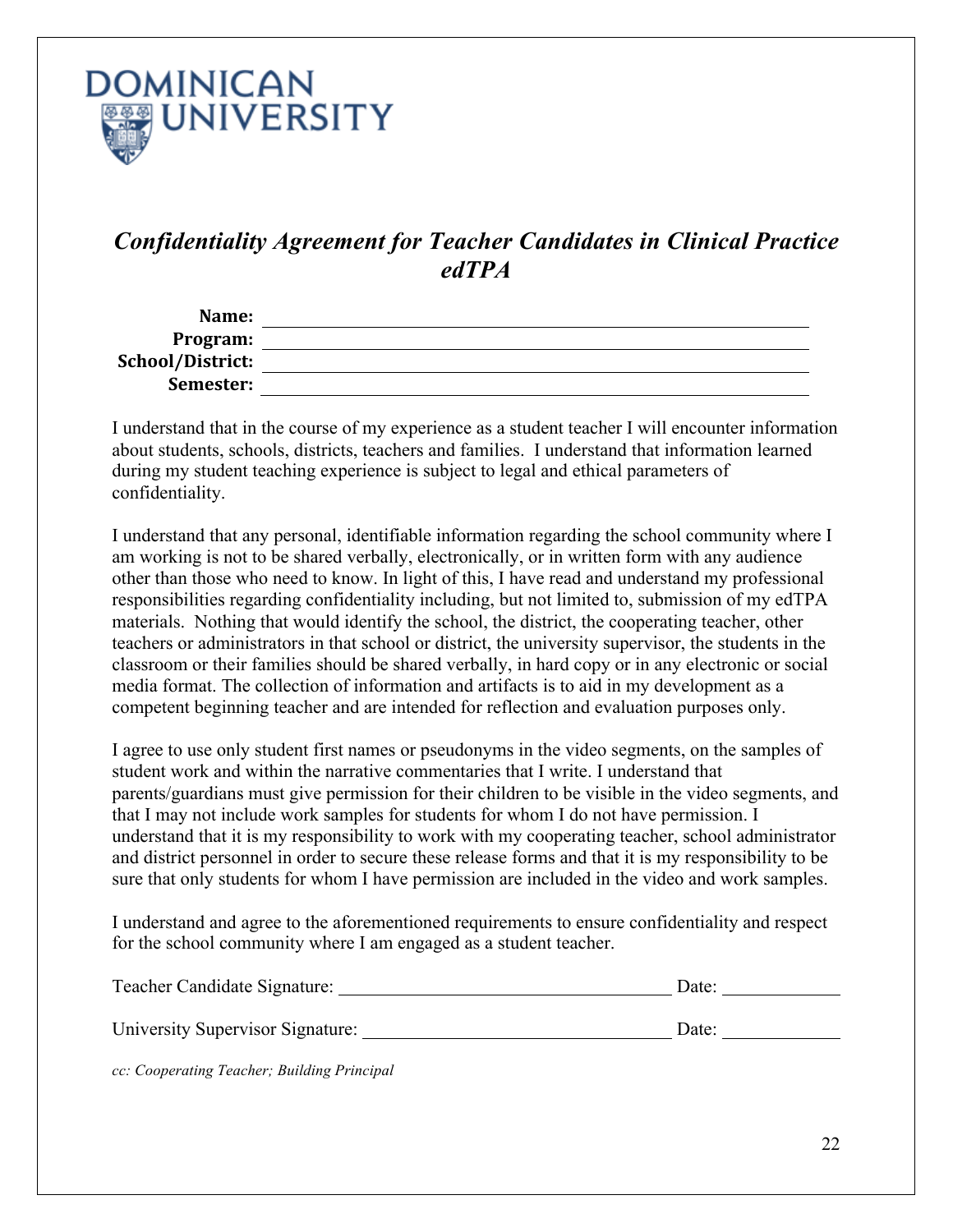#### *Clinical Practice Seminar*

A Clinical Practice Seminar is held weekly and concurrently with the Clinical Practice semester. The seminar begins with the **mandatory** Student Teacher Orientation Meeting **and continues through with the Student Teacher Dinner being the last meeting of Seminar**. The Orientation Meeting will be held for all students in Clinical Practice. Specific requirements regarding student teaching will be shared**. Failure to attend this meeting may result in consequences up to and including withdrawal from Student Teaching.** Candidates are **required** to attend and complete **all** seminar assignments as prescribed in the syllabus established by the university seminar leader. Failure to have assignments in on time will result in a negative impact on the candidate's grade.

#### *Employment During Clinical Practice Semester*

Due to the fact that clinical practice is a full-time pursuit, candidates should not plan on being employed during the clinical practice semester.

#### *Liability*

Illinois State Law expressly includes candidates in all insurance protections afforded to certified staff. Candidates in clinical practice are indemnified against civil rights damage claims and suits, constitutional rights damage claims and suits, as well as death, bodily injury and property damage claims and suits. (The School Code of Illinois, Sec. 10-20-20)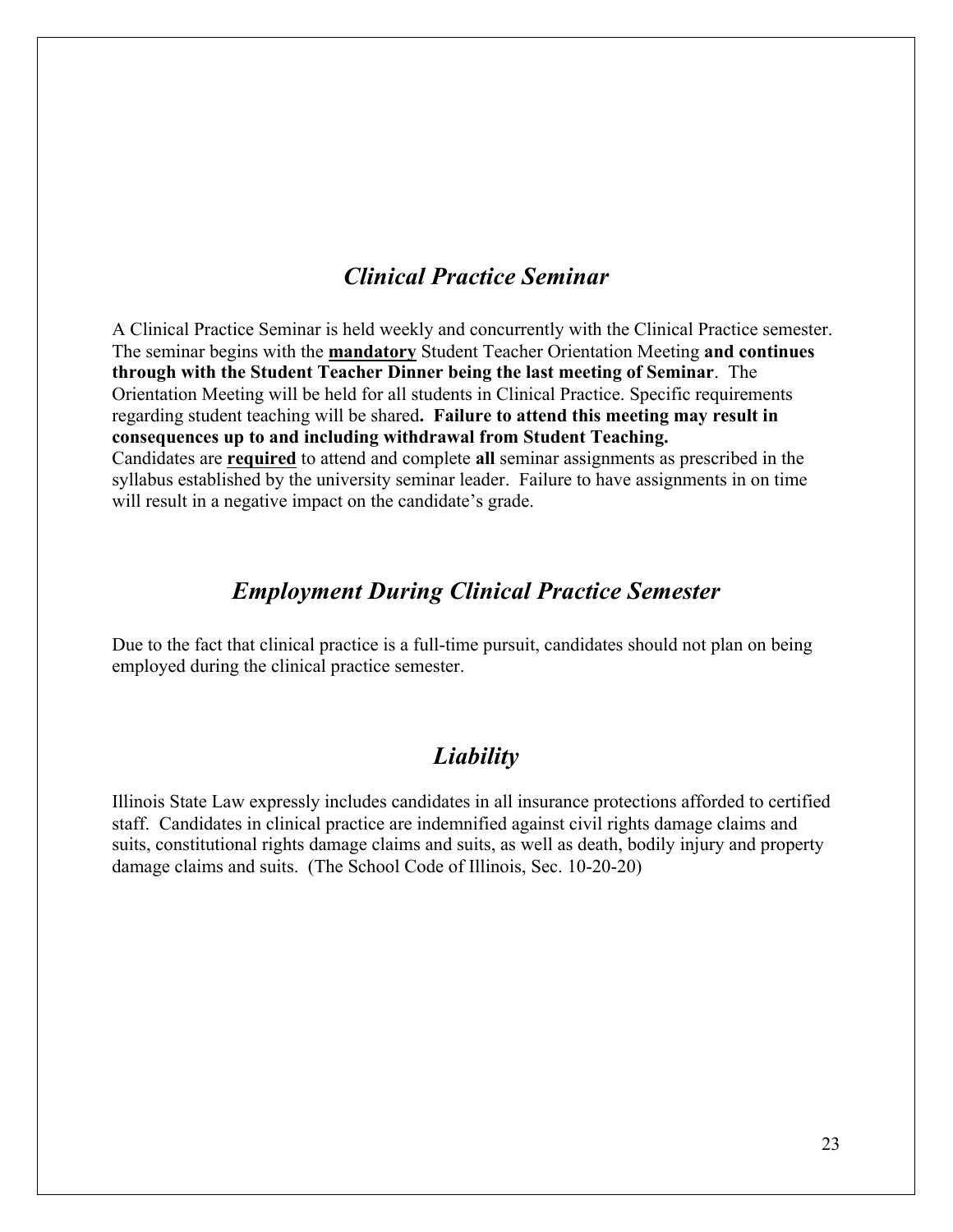## *Criteria for Recommendation for Illinois Teacher Licensure*

#### Qualification of Teachers

"No one shall be certified to teach or supervise in the public schools of this State who is not of good character, good health, a citizen of the United States and at least 19 years of age, except that citizenship shall not be required provided the individual has filed a Declaration of Intent to become a citizen of the United States. (The School Code of Illinois, Article 21)"

The successful completion of clinical practice does not automatically lead to licensure. Dominican University will entitle for Illinois state teacher licensure those candidates who have completed all major/level, general education and professional education competencies and requirements and who meet the following criteria:

- 1. Maintain a cumulative grade point average of minimally 2.75 for undergraduates and 3.0 for graduates.
- 2. A grade of "C" or above is required for all major level, general education and professional education courses. (Illinois law effective 2-1-2012)
- 3. Complete a file of documents indicating completion of all requirements.
- 4. Receive a positive evaluation of the clinical practice experience from the cooperating teacher and university supervisor.
- 5. Show evidence of good character.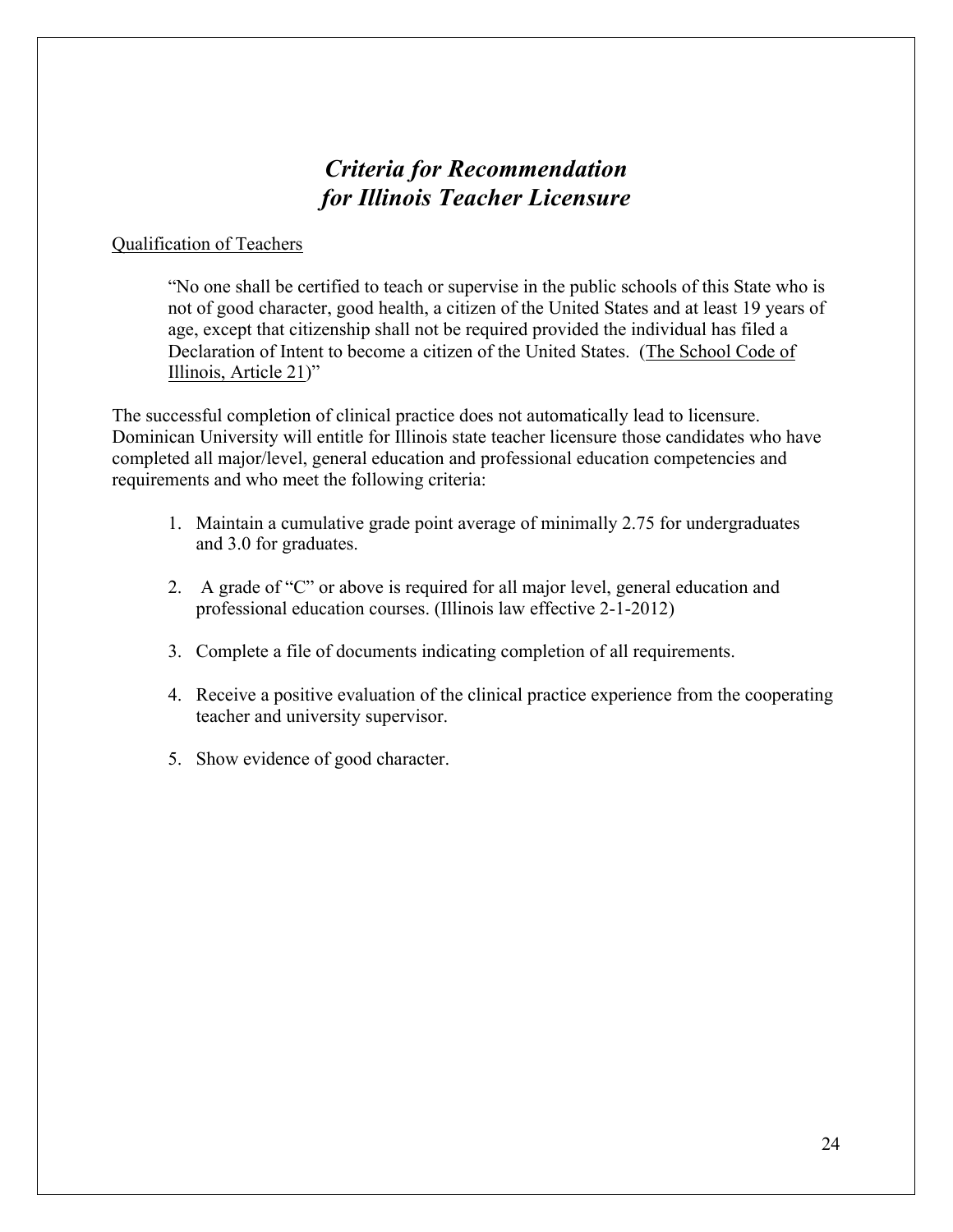### *State Teacher Exams*

Candidates are responsible for meeting **state testing requirements**. Undergraduate candidates must pass the TAP (Test of Academic Proficiency) **prior** to admission to the Teacher Education Program. Graduate students are required to pass the basic skills test **prior** to admission to the Graduate Program. The content test must be passed prior to applying for Clinical Practice by the date specified each year. The edTPA must be passed **prior** to licensure.

Registration materials and information about the tests are available at www.icts.nesinc.com.

#### *Grievance and Appeal Policy and Procedures*

Education students have the same academic rights and responsibilities as do all Dominican University students (see the Dominican University Handbook). However, in addition, students participating in the teacher education program may institute a grievance procedure with respect to any of the following:

- A. Admission to or dismissal from the teacher education program, a field experience, or student teaching program;
- B. Evaluation of student academic performance or dispositions in coursework, field experiences or student teaching or any other regularly provided or required activity having a direct bearing on the student's being recommended for certification or for employment;
- C. Failure to recommend the student for state certification, when required, in a timely fashion;
- D. Dismissal from Dominican University for teacher education related matters.

Students wishing to file an appeal based on the evaluation of academic performance or grade must do so no later than the end of the subsequent semester.

Decisions concerning graduate teacher education issues at Dominican University are based on policies approved by the Dominican University Graduate Committee ("GC"). Students who consider that they have been treated unfairly in the situations specifically mentioned above may consider the following course of action in order;

- 1. Confer, first, with the faculty member responsible for the decision;
- 2. If the grievance remains unresolved after step 1 above, confer with the division chair in the School of Education who attempts to mediate the dispute;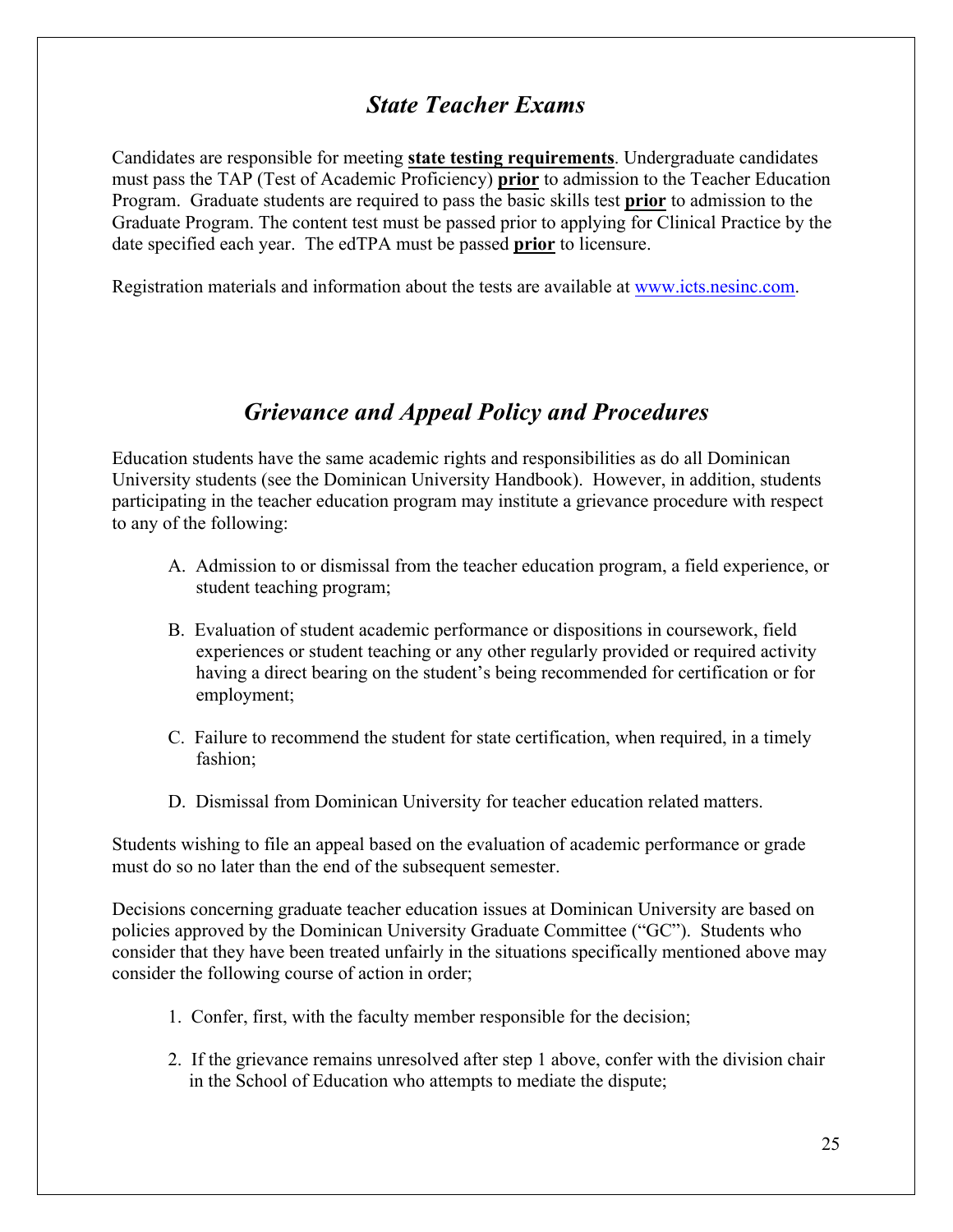3. If the grievance remains unsolved after step 2 above, confer with the Dean of the School of Education. Present a written narrative explanation of the grievance.

Appeal of the decision of the Dean of the School of Education may be made, in writing, to the Graduate Committee. The Graduate Committee serves as the first appeal board for graduate student academic grievances. The procedure for such an appeal is as follows:

- 1. The student appealing a grievance decision from a graduate school should file a petition to appeal with the Graduate Committee at the Office of the Provost. The petition should include the name of the student grievant, and the school where the grievance was filed, with a request that a copy of the grievance record be transferred to the Graduate Committee. The petition should be filed within one month of receiving the final grievance decision of the graduate school.
- 2. The Graduate Committee will meet to decide the appeal within one month of receiving the petition for appeal. Parties to the appeal will appear before the Graduate Committee at the discretion of the committee.
- 3. The Graduate Committee will notify the parties to the appeal of its decision within one week of its final deliberation.

#### *Terms*

All activities of Clinical Practice are conducted under the continuous, collaborative supervision of the cooperating teacher, serving as mentor, and the university supervisor. Daily dialogue between the cooperating teacher and the candidate is meant to encourage and allow the candidate to ask questions and the cooperating teacher to provide input and instruction.

**"Observation" and "Participation"** refer to approximately the first two weeks of Clinical Practice. The candidate uses this time to observe the professionals (specifically the candidate's cooperating teacher) at work, to learn the culture and climate of the school and specifically the assigned classroom and reflect upon the experience as it relates to the next few weeks. During this time, the candidate should participate in the classroom in the role of a facilitator. This participation includes, but is not limited to, giving individual help to students, preparing teaching materials collaboratively as directed by the cooperating teacher, working with small groups of students, **assisting** in the assessment of student work, preparing bulletin boards, **assisting** in the preparation and administration of tests, conferencing with the cooperating teacher and university supervisor, and engaging in other activities which identify the candidate as a professional. All of these experiences are in preparation for the "actual teaching" portion of Clinical Practice. At the end of the Clinical Practice experience, candidates should also observe other teachers throughout the setting to gain insights about varied instructional methods.

**"Actual teaching"** refers to the period when the candidate assumes full responsibility in the instructional setting demonstrating mastery of subject matter, planning, organizational skills, assessment skills, and other teaching skills under the guidance of the cooperating teacher and university supervisor. Candidates **spend at least 14 weeks during one semester working with**